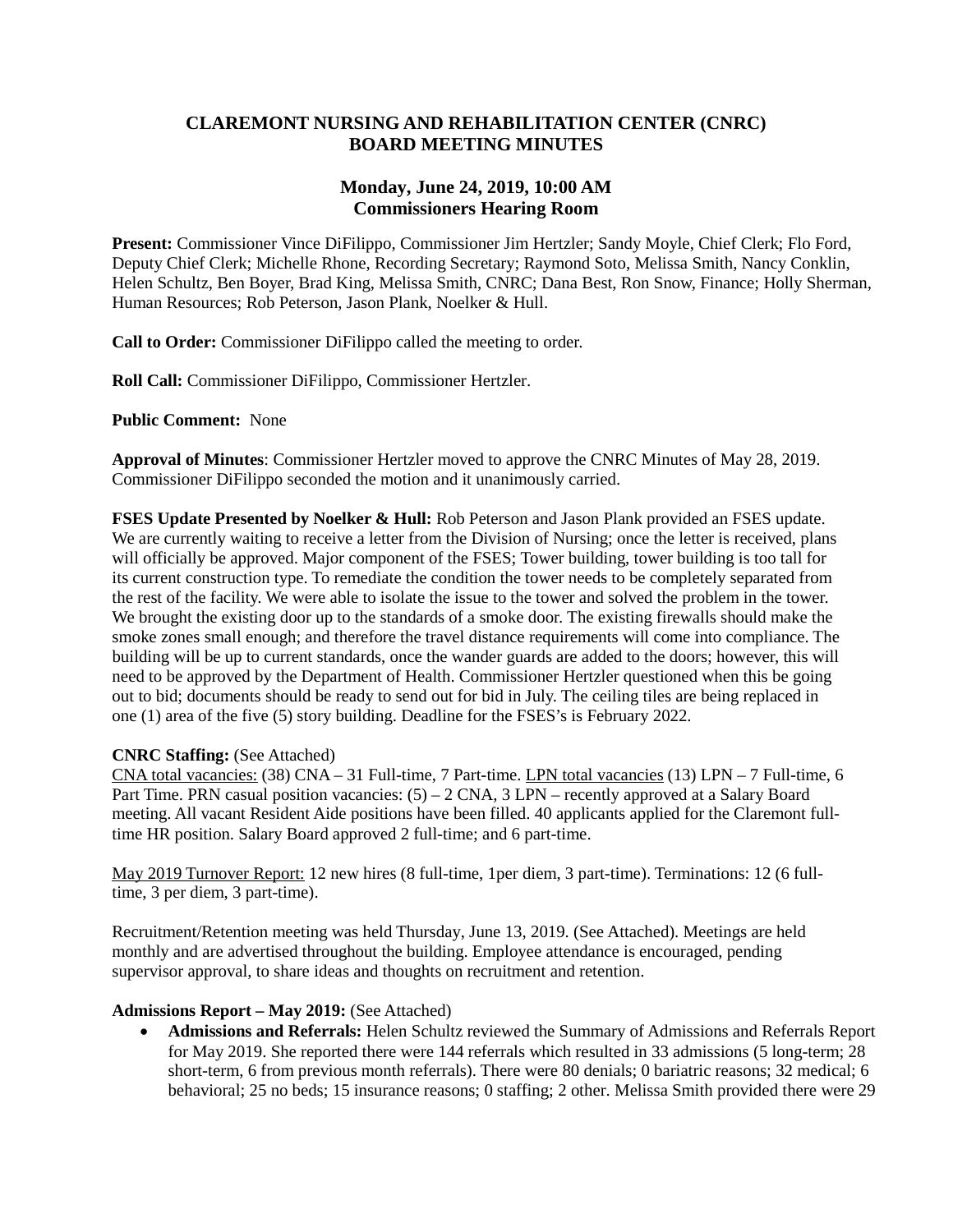discharges and 2 deaths for the month of May. As of May 31 there were 6 traditional Medicare residents, and 4 managed care residents.

• **Medical Assistance (MA) Approvals May 2019:** (See attached) Melissa reported there were 4 MA approved; 24 current outstanding MA pending. (12 County Assistance Office, 7 current months, 5 prior months).

**Financial Report – May 2019:** Melissa Smith discussed the following items. (See attached)

- o Fund Balance
- o Census
- o Revenue
- o Analytics
- o Accounts Receivable

Transition census YTD: Medicare: 5.23; commercial census: 4.90; private census: 5.10; Medicaid: 6.94; total census: 22.16; admissions: 107.

### **Nursing:** (See Attached)

Heather Raisig provided a Nursing update. Scheduling working off spreadsheet and pull list based on seniority re: position category. LPN Master Schedules have been completed. We are in the process of developing an Agency Reduction Plan. 5 star reports have not changed; anticipating a change next month. We had an initial meeting and developed a process improvement plan around quality control measures. Initiated a Policy committee; LPN's, Aides, and Unit Managers are engaged in the process; focusing on wound and skin care programs. Hoping to complete an Abaqis mock survey in September/October. Have achieved Basic Accreditation; will work to achieve Advanced Accreditation.

Department of Health reportable events (17); 8 other, 5 abuse – all unsubstantiated, 1 misappropriation, 2 transfer to ER, 1 interruption of services.

### **Other Business/Discussion:**

### **Life Safety Update:**

Cleared all life safety deficiencies except for two; needed to get a time sensitive waiver. First one involved three doors; still waiting to receive the third door and install it; second is closet in the O2 storage room to protect the electrical panel; still waiting on that door, and going to start building the walls. These deficiencies will be removed once they are completed.

### **VA Survey Update:**

Down to the sprinkler; additional heads need to be added in the dock area, sprinkler head does need to be changed; need to get approval from plan and review to move ahead with the work. Have received the drawings for the Fire Panel; needs to be reviewed to ensure they are sufficient before that project can move ahead. The Security System Replacement project is in the works; updating the system.

### **CNRC Updates:** (See Attached)

Raymond Soto, Nursing Home Administrator provided a CNRC update:

- Discussed ways to improve the census; potential to establish a pulmonary program was pulled; the minimum cost is \$104,000 per year to implement that program. We are moving towards the VA program, already have a VA task force in place to see this unit develop. Outside organizations willing to fundraise for the program.
- Behavior Management Committee is continuing; in July, psychiatric and psychological group that are looking at options.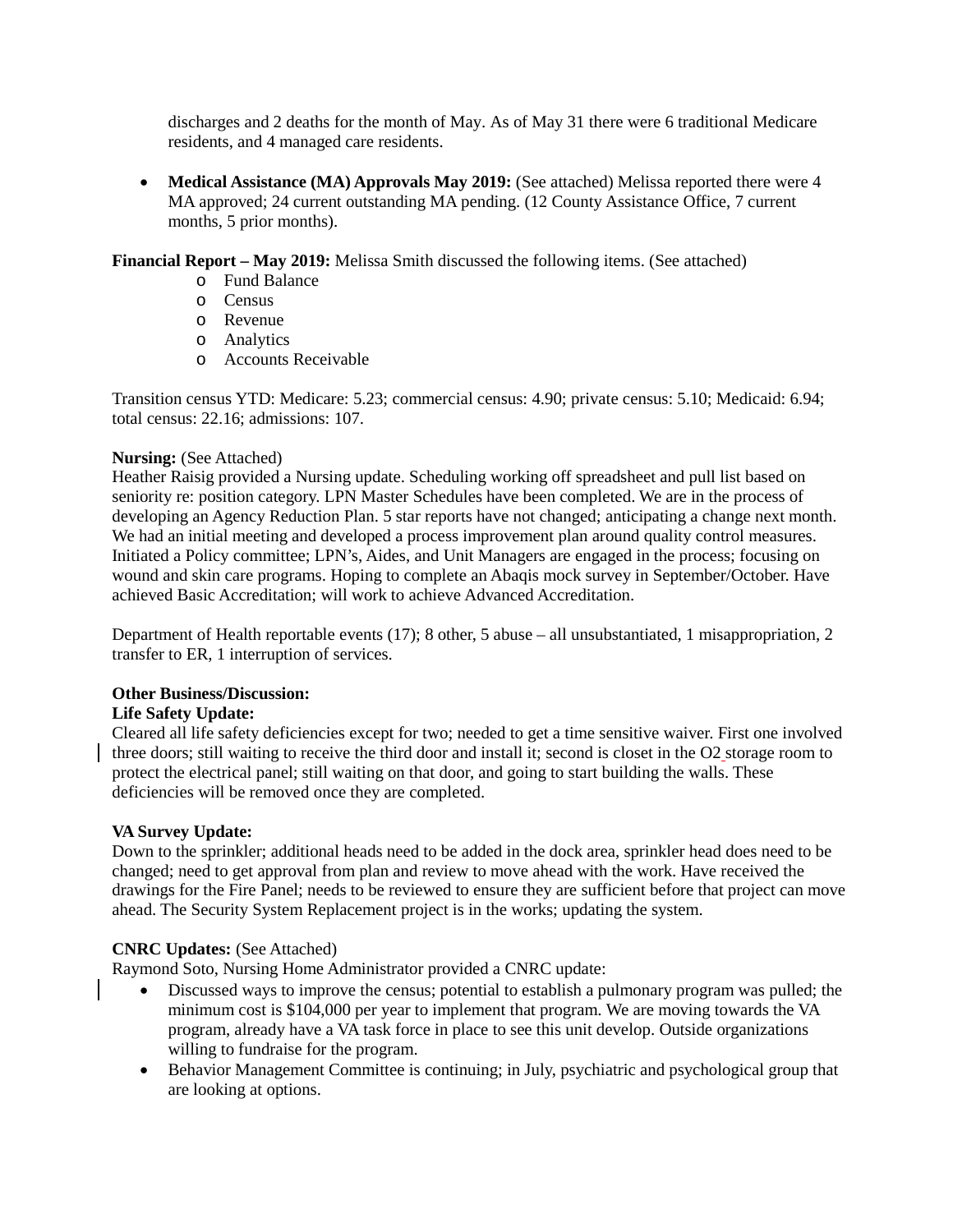- Attend weekly Rotary meetings.
- Development of Marketing Task Force consisting of: Director of Admissions, Administrator, and the Clinical Liaison have held the first meeting. Discussed what the upcoming plan is.
- Major concerns regarding rehab Encore, the contracted therapy provider is not providing the programs that they are being compensated to provide to the residents.

### **Executive Session:** None

**Adjournment:** There being no further business to come before the Board, Commissioner Hertzler adjourned the meeting.

Respectfully Submitted,

Michelle Rhone Administrative Assistant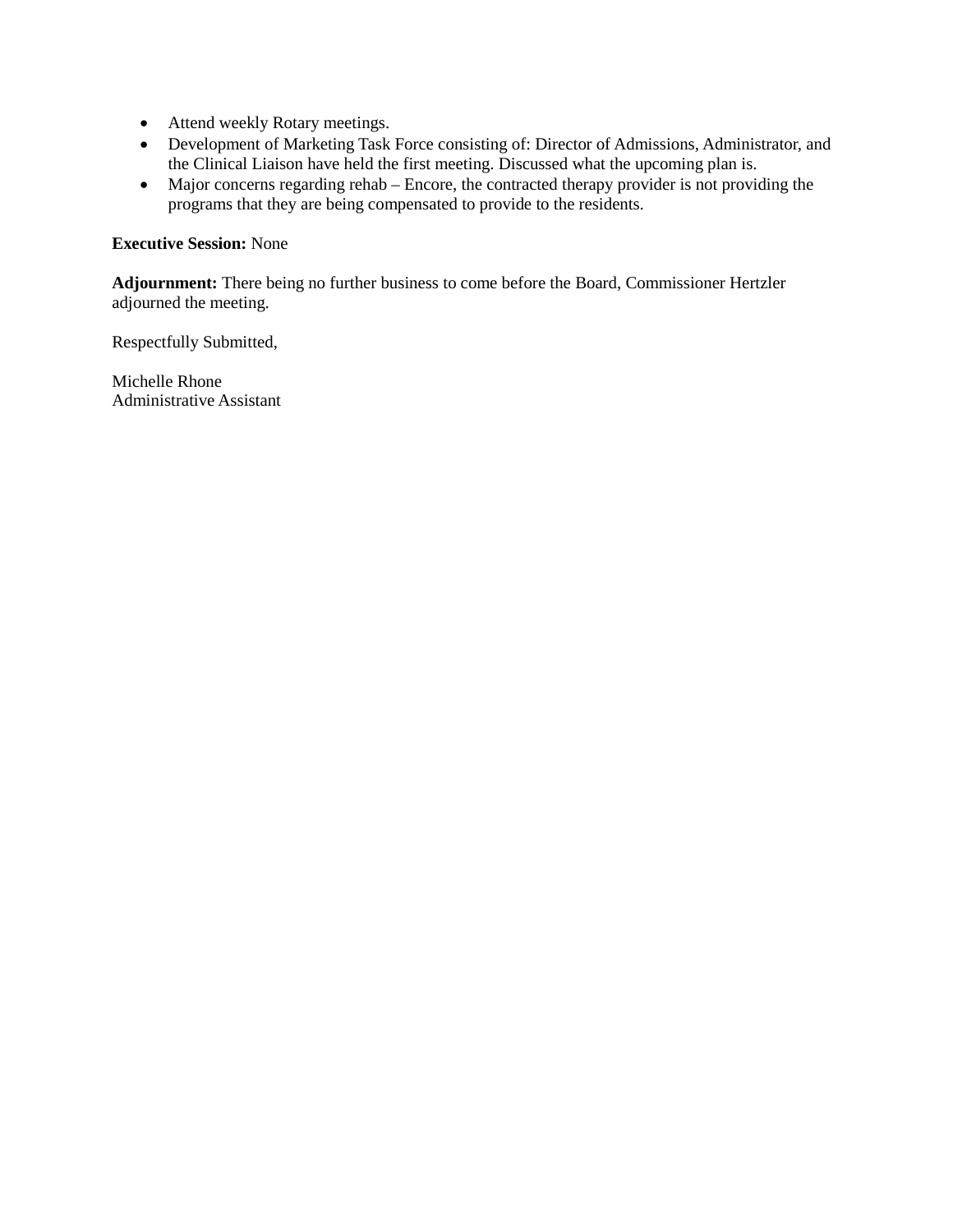#### **Recruitment and Retention Meeting 06/13/2019**

#### **Recruitment Notes:**

- o C.N.A sign on bonus
	- $\blacksquare$ Program runs through the end of July
	- 2 new hires so far
	- Current employees are eligible for referral bonus (\$500)
	- · Discussed trying again in conjunction with next job fair
	- Possibly increasing the amount and focusing on specific shifts (3p-11p)  $\bullet$
	- Available to all C.N.A positions
- **Resident Aide Position** 
	- New position that is a pathway to becoming a C.N.A
	- 5 Part time and 2 full time have been created
	- 1 hired, starting 06/20/2019
	- Robbin would like to have a dedicated team to mentor the Resident Aides comprised of nursing,  $\bullet$ housekeeping and activities
- Helping Hands training through Sodexo  $\circ$ 
	- This program, if approved, will provide training to all and any staff to be able to feed residents, if needed.
	- . Resident aides will go through the program
- o Raymond personally handed out fliers regarding the Resident Aide position and the Referral bonus to all staff on units.
- o New Human Resources Manager position has been created to be a full time employee at CNRC. This employee will focus on all HR aspects at CNRC.
- **O** Paper Applications
	- Discussion on bringing back paper applications as a supplemental way to apply
	- Stephanie called 5 facilities in the area, all but one allows paper applications
- O Discussed the ability to drug test at Claremont for new hires.
	- Saliva Tests
- New Applicant Tracking System  $\circ$ 
	- · Discussed researching new more efficient applicant tracking systems
	- Robbin asked if the system could provide a calendar of all interviews that all interviewing managers as well as the receptionist can see
- o Virtual Job Fair
	- Raymond had information on a Virtual Job Fair. Cost is \$600.00. Discussion was if it was cost effective for  $\bullet$ CNRC to join.
- o Open discussion
	- Current critical need is 3p-11p C.N.A
	- Research what other facilities are paying hourly and with a shift differential
	- Heather invited HR to attend a weekly staffing meeting that she is running. HR accepted the invite. Meetings are Wednesday's at 11:30am.
	- Bob brought up the unemployment office that is located on Alexander Spring Rd, with the possibly of posting jobs and opportunities there. HR will look into this.
	- Buddies to Bosses training program is starting in July. Jen Goetz will be heading the training.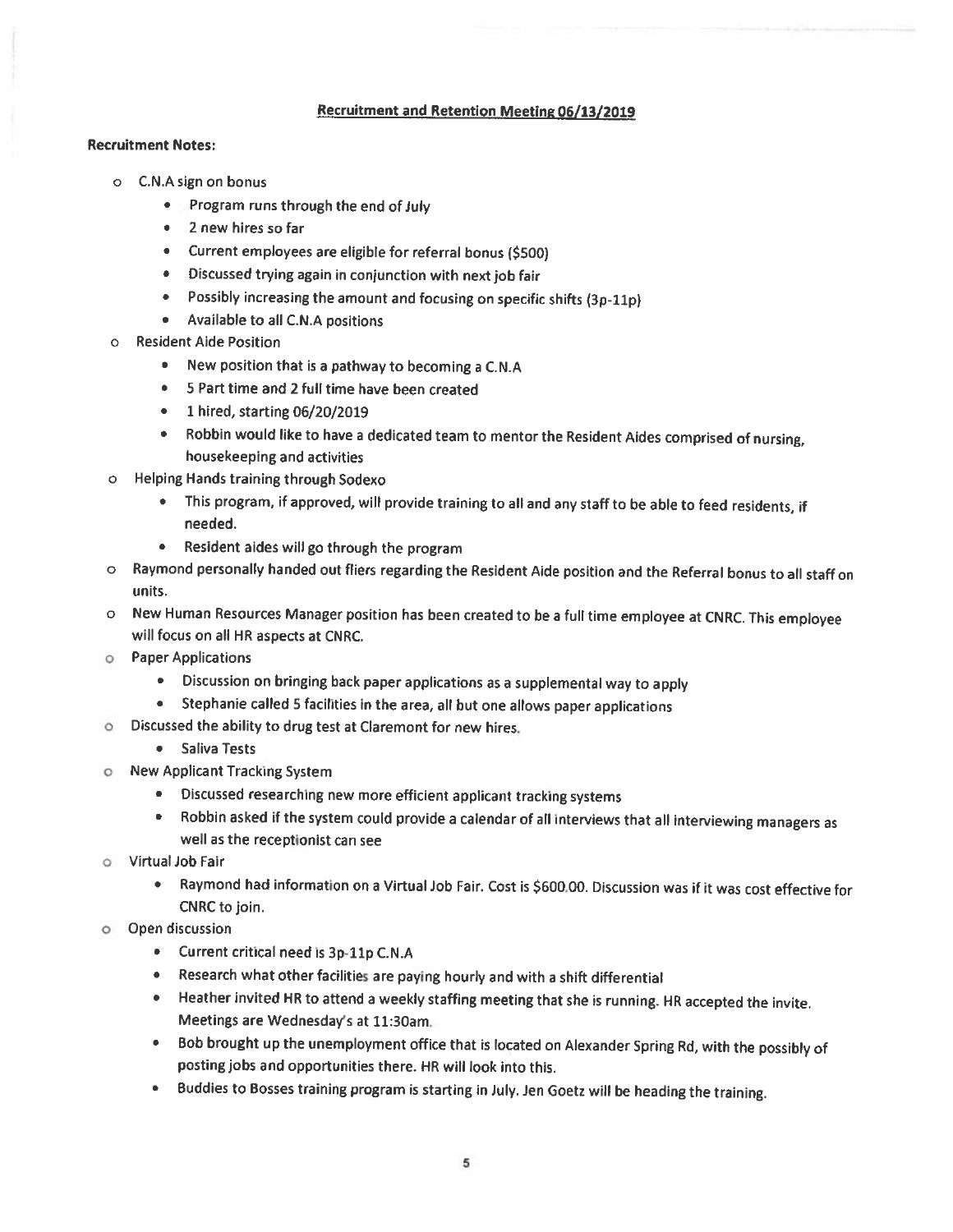• Mentor program is up and running for housekeeping/dietary/laundry department. Robbin is starting her program with the Resident Aide position. She has had problems with getting names of potential employees to become mentors from Nurse Managers. She will be checking with the schedulers on getting names of employees that can be trained.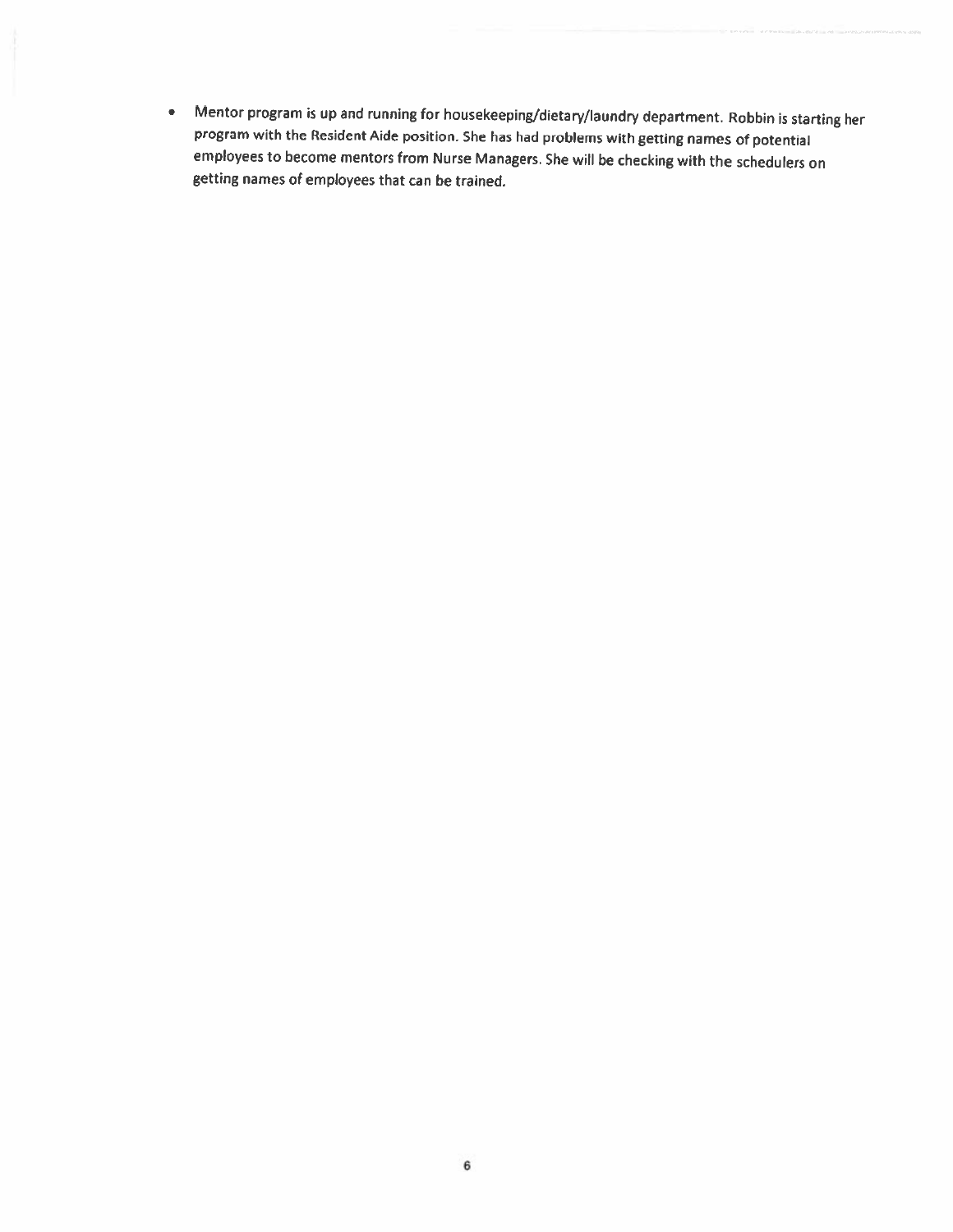### **C.N.A JOB POSTINGS**

# **Heritage Harbor**

| posting#      | <u> Job Title</u> | FT/PT | Shift      | Weekend | Date posted | <b>Close Date</b> |
|---------------|-------------------|-------|------------|---------|-------------|-------------------|
| NH3158        | C.N.A             |       | 12:30P-11P |         | <b>OPEN</b> | until filled      |
| NH3066        | C.N.A             | œт    | 6:30P-7A   |         | IOPEN       | until filled      |
| <b>NH3053</b> | C.N.A             |       | 16:30P-7A  |         | 5/31/2019   | 6/9/2019          |

## C-WING

| NH3043        | C.N.A |      | l2:30P-11P   | <b>IOPEN</b> | luntil filled |
|---------------|-------|------|--------------|--------------|---------------|
| NH3194        | C.N.A | $-1$ | 10:30P-7A    | <b>IOPEN</b> | luntil filled |
| <b>NH3122</b> | C.N.A | --   | l2:30P-11P   | <b>IOPEN</b> | luntil filled |
| NH3132        | C.N.A | IET  | 16:30A-7P WP | <b>IOPEN</b> | luntil filled |

## **1ST FLOOR**

| <b>NH3148</b> | C.N.A | l CT  | 16:30P-7A   | <b>OPEN</b> | until filled |
|---------------|-------|-------|-------------|-------------|--------------|
| <b>NH3120</b> | C.N.A | i mm  | 6:30P-7A WP | <b>OPEN</b> | until filled |
| NH3051        | C.N.A | I C'T | 16:30A-3P   | 6/14/2019   | 6/24/2019    |

## **2ND FLOOR**

| NH3139        | C.N.A |      | 2:30P-11P | <b>OPEN</b> | until filled  |
|---------------|-------|------|-----------|-------------|---------------|
| <b>NH3052</b> | C.N.A |      | 2:30P-11P | IOPEN       | luntil filled |
| NH3106        | C.N.A | דםו  | 6:30a-7p  | <b>OPEN</b> | until filled  |
| NH3136        | C.N.A | FТ   | 6:30a-7p  | <b>OPEN</b> | until filled  |
| <b>NH8065</b> | C.N.A | רס ו | 2:30P-11P | <b>OPEN</b> | luntil filled |
| NH3094        | C.N.A | F1   | 2:30P-11P | <b>OPEN</b> | until filled  |

# **3RD FLOOR**

| NH3135         | C.N.A | 10:30P-7A   | А | OPEN        | luntil filled |
|----------------|-------|-------------|---|-------------|---------------|
| <b>NH3164</b>  | C.N.A | 6:30A-7P WP |   | <b>OPEN</b> | until filled  |
| NH3037         | C.N.A | 6:30P-7A    |   | <b>OPEN</b> | until filled  |
| INH3039        | C.N.A | 2:30P-11P   |   | <b>OPEN</b> | until filled  |
| <b>NH3058</b>  | C.N.A | 6:30P-7A    |   | <b>OPEN</b> | luntil filled |
| <b>INH3098</b> | C.N.A | 2:30P-11P   |   | <b>OPEN</b> | until filled  |
| INH3091        | C.N.A | 6:30A-7P WP |   | <b>OPEN</b> | until filled  |
| <b>NH3111</b>  | C.N.A | 6:30A-3P    |   | 6/14/2019   | 6/24/2019     |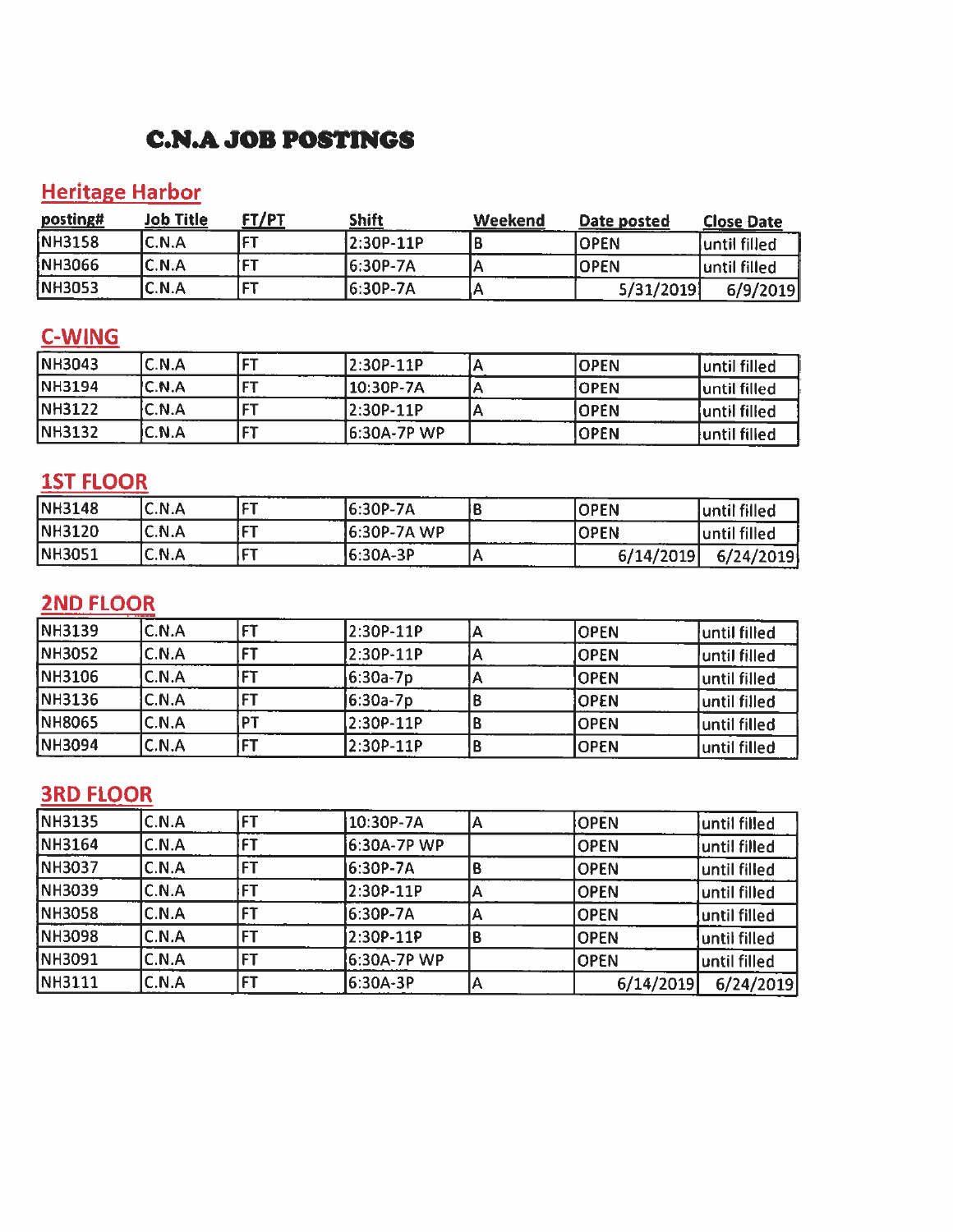# **TRANSITIONS**

| NH3157        | C.N.A | <b>CT</b> | 2:30P-11P | IOPEN       | until filled        |
|---------------|-------|-----------|-----------|-------------|---------------------|
| <b>NH3089</b> | C.N.A | <b>CT</b> | 2:30P-11P | IOPEN       | until filled        |
| <b>NH8049</b> | C.N.A | דס        | 16:30A-3P | <b>OPEN</b> | <b>until filled</b> |
| <b>NH8075</b> | C.N.A |           | 6:30A-3P  | IOPEN       | until filled        |
| NH8099        | C.N.A | DT        | 2:30P-11P | IOPEN       | luntil filled       |

# **FLOATS**

| NH3184        | IC.N.A       |       | 10:30P-7A |   | <b>OPEN</b>  | until filled  |
|---------------|--------------|-------|-----------|---|--------------|---------------|
| NH3147        | C.N.A        |       | 2:30P-11P | A | IOPEN        | until filled  |
| NH3160        | C.N.A        |       | 2.30P-11P |   | <b>OPEN</b>  | until filled  |
| <b>NH3198</b> | C.N.A        |       | 6:30A-3P  |   | <b>OPEN</b>  | until filled  |
| [NH8021       | <b>C.N.A</b> | I D T | 2:30P-11P |   | <b>OPEN</b>  | Juntil filled |
| <b>NH8068</b> | C.N.A        | דפו   | 10:30P-7A |   | <b>OPEN</b>  | until filled  |
| NH8069        | C.N.A        | דס    | 10:30P-7A |   | <b>IOPEN</b> | until filled  |

## $RNP$

| <b>NH3101</b> | C.N.A | IET          | 16:30A-3P |        | 5/11/2019 | 6/21/2019 |
|---------------|-------|--------------|-----------|--------|-----------|-----------|
| NH3033        | C.N.A | lct<br>----- | 6:30A-3P  | ------ | 6/11/2019 | 6/21/2019 |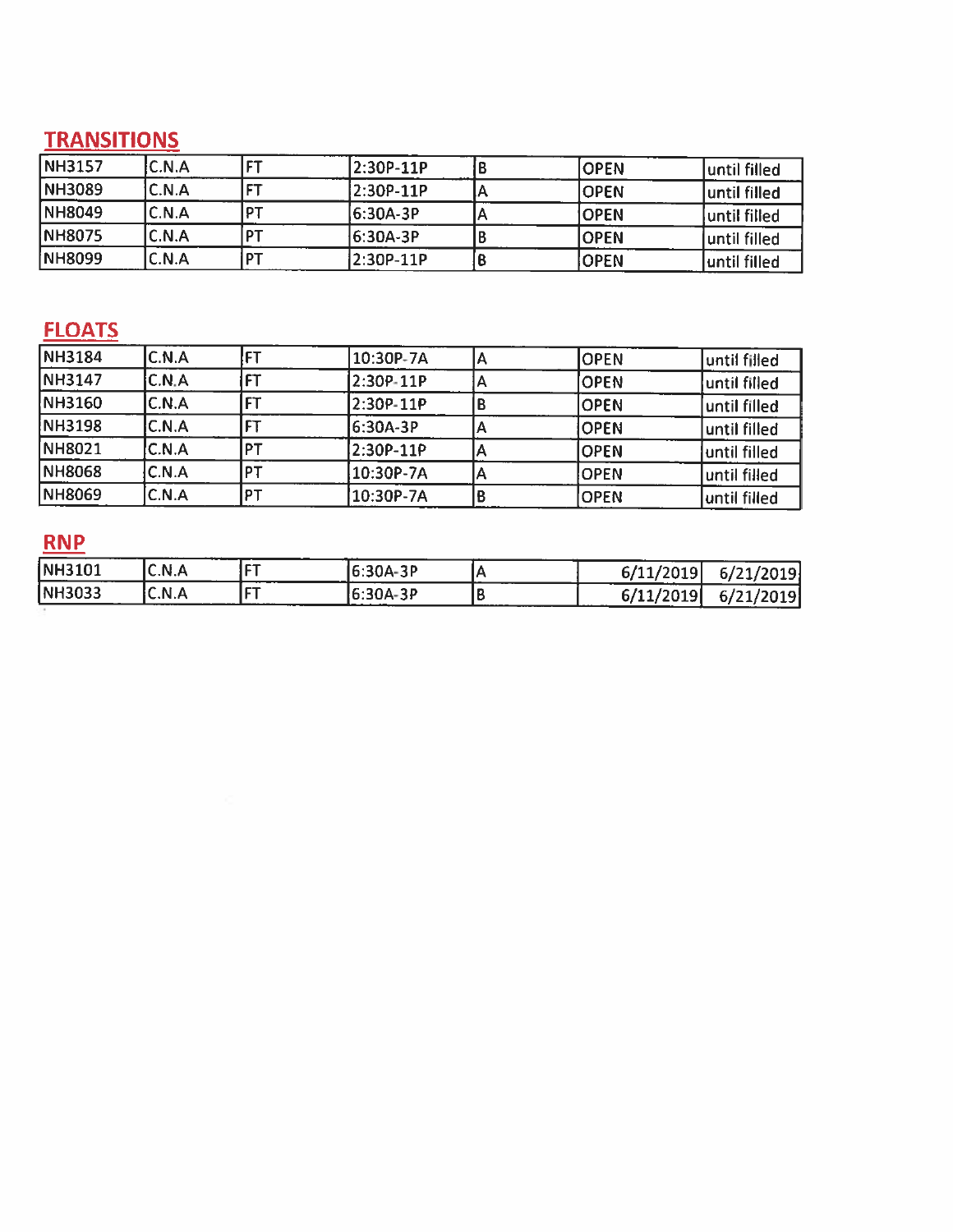# **LPN POSTINGS**

### **1ST FLOOR**

| posting#           | Job Title  | FT/PT     | <b>Shift</b> | Weekend | Date posted | <b>Close Date</b>   |
|--------------------|------------|-----------|--------------|---------|-------------|---------------------|
| NH2041             | LPN        | <b>FT</b> | 6:30P-7A     | B       | <b>OPEN</b> | UNTIL FILLED        |
|                    |            |           |              |         |             |                     |
| <b>Transitions</b> |            |           |              |         |             |                     |
| <b>NH2042</b>      | LPN        | FT        | 6:30P-7A     | B       | <b>OPEN</b> | UNTIL FILLED        |
| <b>NH3306</b>      | LPN        | FT        | 6:30P-7A     | B       | 5/31/2019   | 6/9/2019            |
|                    |            |           |              |         |             |                     |
| <b>FLOATS</b>      |            |           |              |         |             |                     |
| <b>NH2043</b>      | LPN        | <b>FT</b> | 2:30P-11P    | B       | <b>OPEN</b> | UNTIL FILLED        |
| <b>NH2030</b>      | <b>LPN</b> | <b>FT</b> | 2:30P-11P    | B       | <b>OPEN</b> | UNTIL FILLED        |
| <b>NH2047</b>      | <b>LPN</b> | <b>FT</b> | $2:30P-11P$  | A       | <b>OPEN</b> | <b>UNTIL FILLED</b> |
| <b>NH2034</b>      | LPN        | <b>FT</b> | 2:30P-11P    | A       | <b>OPEN</b> | UNTIL FILLED        |
| <b>NH8027</b>      | LPN        | PT        | 6:30A-3P     | A       | <b>OPEN</b> | <b>UNTIL FILLED</b> |
| <b>NH8055</b>      | LPN        | PT        | 2:30P-11P    | Α       | <b>OPEN</b> | UNTIL FILLED        |
| <b>NH8077</b>      | LPN        | PT        | $2:30P-11P$  | A       | <b>OPEN</b> | <b>UNTIL FILLED</b> |
| <b>NH8064</b>      | LPN        | PT        | $2:30P-11P$  | B       | <b>OPEN</b> | <b>UNTIL FILLED</b> |
| <b>NH8054</b>      | LPN        | PT        | 2:30P-11P    | B       | <b>OPEN</b> | <b>UNTIL FILLED</b> |
| <b>NH8055</b>      | LPN        | PT        | 2:30P-11P    | A       | <b>OPEN</b> | UNTIL FILLED        |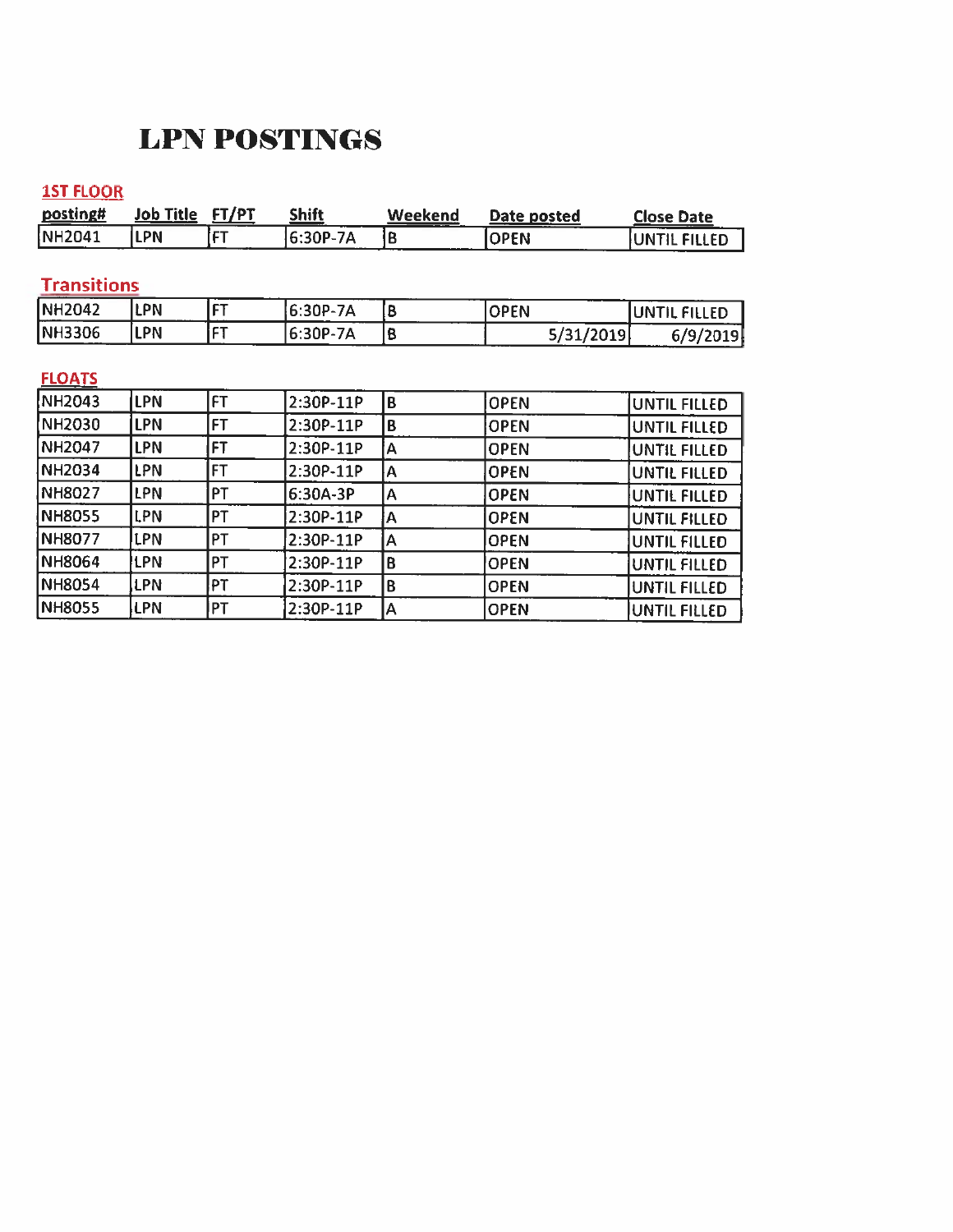# **RN Postings**

| posting#       | <b>Shift</b> | <b>Job Title</b> | Weekend               | <u> FT/PT</u> | Date posted | <b>Close Date</b>    |
|----------------|--------------|------------------|-----------------------|---------------|-------------|----------------------|
| NH3021         | 10:30P-7AM   | IRN.             | leow                  | £T            | IOPEN       | <b>JUNTIL FILLED</b> |
| NH8111         | 10:30P-7AM   | IRN              | <b>EOW</b>            | <b>DT</b>     | IOPEN       | <b>UNTIL FILLED</b>  |
| <b>INH8112</b> | 16:30A-3P    | <b>RN</b>        | <b>JFRI, SAT, SUN</b> | <b>IPT</b>    | IOPEN       | <b>JUNTIL FILLED</b> |
| <b>NH8113</b>  | 2:30P-11P    | 'RN              | leow                  | [PT           | IOPEN       | <b>JUNTIL FILLED</b> |

## **RN PRN SUPERVISOR**

| posting #     | department      | job title             | <b>PRN</b>  | date posted | close date    |
|---------------|-----------------|-----------------------|-------------|-------------|---------------|
| <b>NH9018</b> | NURSING         | <b>IRN SUPERVISOR</b> | <b>IPRN</b> | lopen       | until filled  |
| NH9093        | <b>NURSING</b>  | <b>IRN SUPERVISOR</b> | <b>PRN</b>  | lopen       | luntil filled |
| NH9096        | NURSING         | <b>IRN SUPERVISOR</b> | <b>PRN</b>  | lopen       | until filled  |
| NH9114        | <b>NURSING</b>  | <b>IRN SUPERVISOR</b> | <b>IPRN</b> | lopen       | until filled  |
| <b>NH9115</b> | <b>INURSING</b> | <b>RN SUPERVISOR</b>  | PRN         | open        | until filled  |

# RN PRN CASUAL SUPERVISOR

| posting #      | department | job title             | <b>PRN CASUAL</b>  | date posted | close date    |
|----------------|------------|-----------------------|--------------------|-------------|---------------|
| <b>INH9128</b> | INURSING   | <b>IRN SUPERVISOR</b> | <b>IPRN CASUAL</b> | lopen       | Juntil filled |
| <b>INH9126</b> | INURSING   | <b>IRN SUPERVISOR</b> | <b>IPRN CASUAL</b> | lopen       | Juntil filled |
| <b>NH9127</b>  | INURSING   | <b>IRN SUPERVISOR</b> | <b>IPRN CASUAL</b> | lopen       | Juntil filled |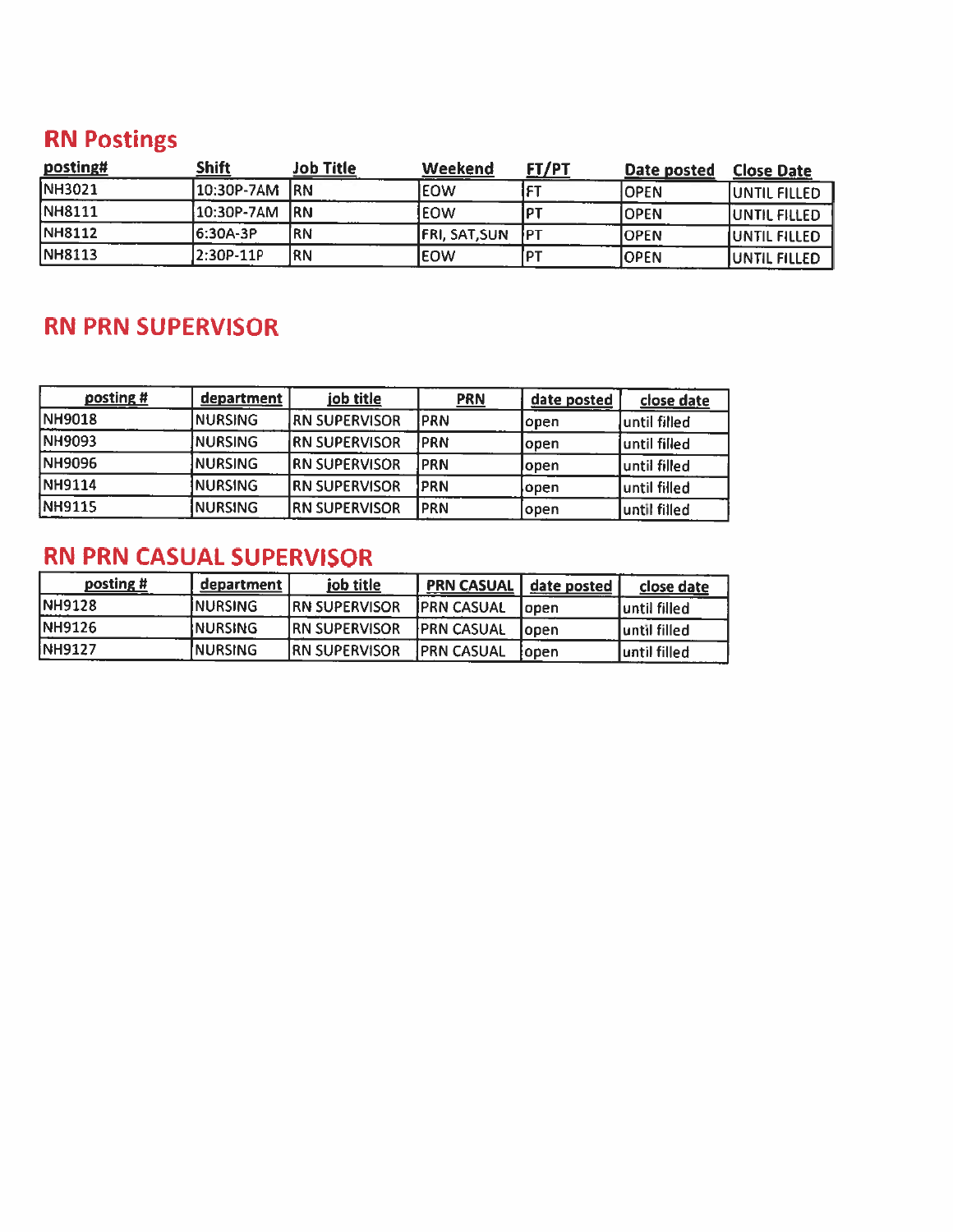### **PRN CASUAL POSITIONS**

| posting#      | <b>Job Title</b> | FT/PT       | Date posted | <b>Close Date</b>    |
|---------------|------------------|-------------|-------------|----------------------|
| NH9121        | C.N.A            | <b>PRN</b>  | <b>OPEN</b> | UNTIL FILLED         |
| NH9122        | C.N.A            | <b>PRN</b>  | <b>OPEN</b> | <b>JUNTIL FILLED</b> |
| NH9124        | LPN              | IPRN        | <b>OPEN</b> | UNTIL FILLED         |
| <b>NH9125</b> | LPN              | <b>IPRN</b> | <b>OPEN</b> | UNTIL FILLED         |
| <b>NH9123</b> | LPN              | PRN!        | <b>OPEN</b> | UNTIL FILLED         |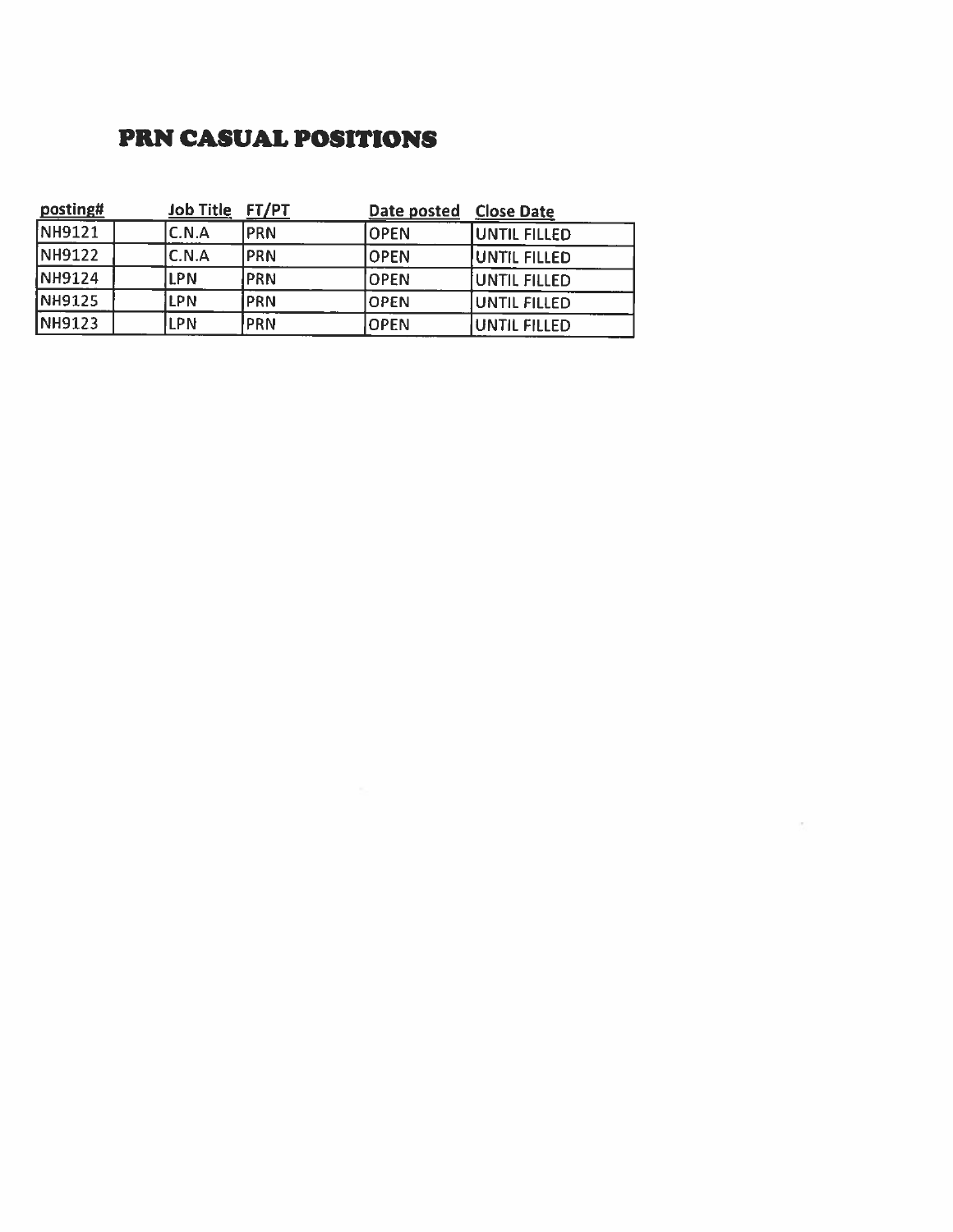6/18/19 2:11 pm Page 1 of 1

### \*\*\* Nursing Home Only \*\*\*

### For the Period Beginning 05/01/2019 and Ending 05/31/2019

| <b>Hires</b> |   |                  |            |              |              |                 |                             |
|--------------|---|------------------|------------|--------------|--------------|-----------------|-----------------------------|
| FT           |   |                  |            |              |              |                 |                             |
|              |   | <b>Hire Date</b> | Emp        | PL.          | <b>Dept</b>  | <b>Position</b> | Title                       |
|              |   | 5/1/2019         | 11253      | <b>NHOME</b> | <b>ADMIN</b> | NH3302          | Senior Nursing Director     |
|              | 2 | 5/9/2019         | 10939      | <b>NHOME</b> | <b>SKNRH</b> | NH3124          | C.N.A.                      |
|              | 3 | 5/9/2019         | 12134      | <b>NHOME</b> | <b>SKNRC</b> | <b>NH2045</b>   | L.P.N. Charge Nurse         |
|              | 4 | 5/9/2019         | 12135      | <b>NHOME</b> | <b>DIET</b>  | <b>NH3224</b>   | Dietary Aide                |
|              | 5 | 5/9/2019         | 12136      | <b>NHOME</b> | <b>SKNRH</b> | <b>NH3131</b>   | C.N.A.                      |
|              | 6 | 5/9/2019         | 12137      | <b>NHOME</b> | <b>SOCSR</b> | <b>NH2059</b>   | Human Services Case Manager |
|              |   | 5/23/2019        | 12148      | <b>NHOME</b> | SKNR1        | <b>NH3159</b>   | C.N.A.                      |
|              | 8 | 5/23/2019        | 12151      | <b>NHOME</b> | <b>SKNRH</b> | <b>NH3158</b>   | C.N.A.                      |
| PER DIEM     |   |                  |            |              |              |                 |                             |
|              |   | Hire Date        | Emp.       | PL           | <b>Dept</b>  | Position        | Title                       |
|              | 1 | 5/9/2019         | 12133      | <b>NHOME</b> | SKNR1        | NH9109          | C.N.A. PRN                  |
| PΤ           |   |                  |            |              |              |                 |                             |
|              |   | <b>Hire Date</b> | <b>Emp</b> | <b>PL</b>    | Dept         | Position        | Title                       |
| 1            |   | 5/9/2019         | 11820      | <b>NHOME</b> | <b>HOUSK</b> | <b>NH8009</b>   | Housekeeping Aide PT        |
| 2            |   | 5/9/2019         | 12138      | <b>NHOME</b> | SKNR1        | NH8069          | C.N.A. PT                   |
| 3            |   | 5/23/2019        | 12149      | <b>NHOME</b> | <b>DIET</b>  | <b>NH8011</b>   | Dietary Aide PT             |

#### **Terms** FT.

| . .             |    |                  |            |              |              |                 |                           |                    |                    |
|-----------------|----|------------------|------------|--------------|--------------|-----------------|---------------------------|--------------------|--------------------|
|                 |    | Term Date        | Emp.       | PL.          | <b>Dept</b>  | Position        | <b>Title</b>              | <b>Rehire Elig</b> | <b>Reason Code</b> |
|                 |    | 5/1/2019         | 11995      | <b>NHOME</b> | <b>ADMIN</b> | <b>NH3302</b>   | Senior Nursing Director   | N                  | <b>TI-OTHER</b>    |
|                 |    | 5/3/2019         | 11941      | <b>NHOME</b> | <b>SKNRC</b> | <b>NH3114</b>   | C.N.A.                    | N                  | <b>TV-NEWJOB</b>   |
|                 |    | 5/11/2019        | 11843      | <b>NHOME</b> | SKNR3        | NH3039          | C.N.A.                    | N                  | <b>TV-OTHER</b>    |
|                 | 4  | 5/18/2019        | 10920      | <b>NHOME</b> | <b>SKNRR</b> | NH3306          | L.P.N. Charge Nurse       | N                  | <b>TV-OTHER</b>    |
|                 | 5. | 5/23/2019        | 12147      | <b>NHOME</b> | <b>DIET</b>  | <b>NH3207</b>   | Dietary Aide              |                    | <b>TI-RESCIND</b>  |
|                 | 6. | 5/31/2019        | 11707      | <b>NHOME</b> | SKNR1        | NH3091          | C.N.A. WP                 | Υ                  | <b>TV-UNKNOWN</b>  |
| <b>PER DIEM</b> |    |                  |            |              |              |                 |                           |                    |                    |
|                 |    | <b>Term Date</b> | <b>Emp</b> | <b>PL</b>    | <b>Dept</b>  | <b>Position</b> | <b>Title</b>              | <b>Rehire Elig</b> | <b>Reason Code</b> |
|                 |    | 5/10/2019        | 12111      | <b>NHOME</b> | SKNR1        | NH9107          | C.N.A. PRN                | N                  | <b>TV-HOURS</b>    |
|                 |    | 5/23/2019        | 12150      | <b>NHOME</b> | SKNR1        | NH9046          | Nursing Supervisor        |                    |                    |
|                 | 3. | 5/25/2019        | 11786      | <b>NHOME</b> | SKNR1        | <b>NH9048</b>   | <b>Nursing Supervisor</b> | Υ                  | <b>TV-FAMILY</b>   |
| <b>PT</b>       |    |                  |            |              |              |                 |                           |                    |                    |
|                 |    | <b>Term Date</b> | <b>Emp</b> | PL.          | <b>Dept</b>  | <b>Position</b> | <b>Title</b>              | <b>Rehire Elig</b> | <b>Reason Code</b> |
|                 |    | 5/3/2019         | 12089      | <b>NHOME</b> | <b>DIET</b>  | NH9017          | Dietary Alde PT           |                    | <b>TV-HOURS</b>    |
|                 |    | 5/10/2019        | 12105      | <b>NHOME</b> | DIET         | <b>NH8039</b>   | Dietary Aide PT           | Y                  | <b>TV-NEWJOB</b>   |
|                 |    | 5/15/2019        | 11542      | <b>NHOME</b> | SKNR1        | <b>NH8065</b>   | C.N.A. PT                 | Y                  | <b>TV-SCHOOL</b>   |
|                 |    |                  |            |              |              |                 |                           |                    |                    |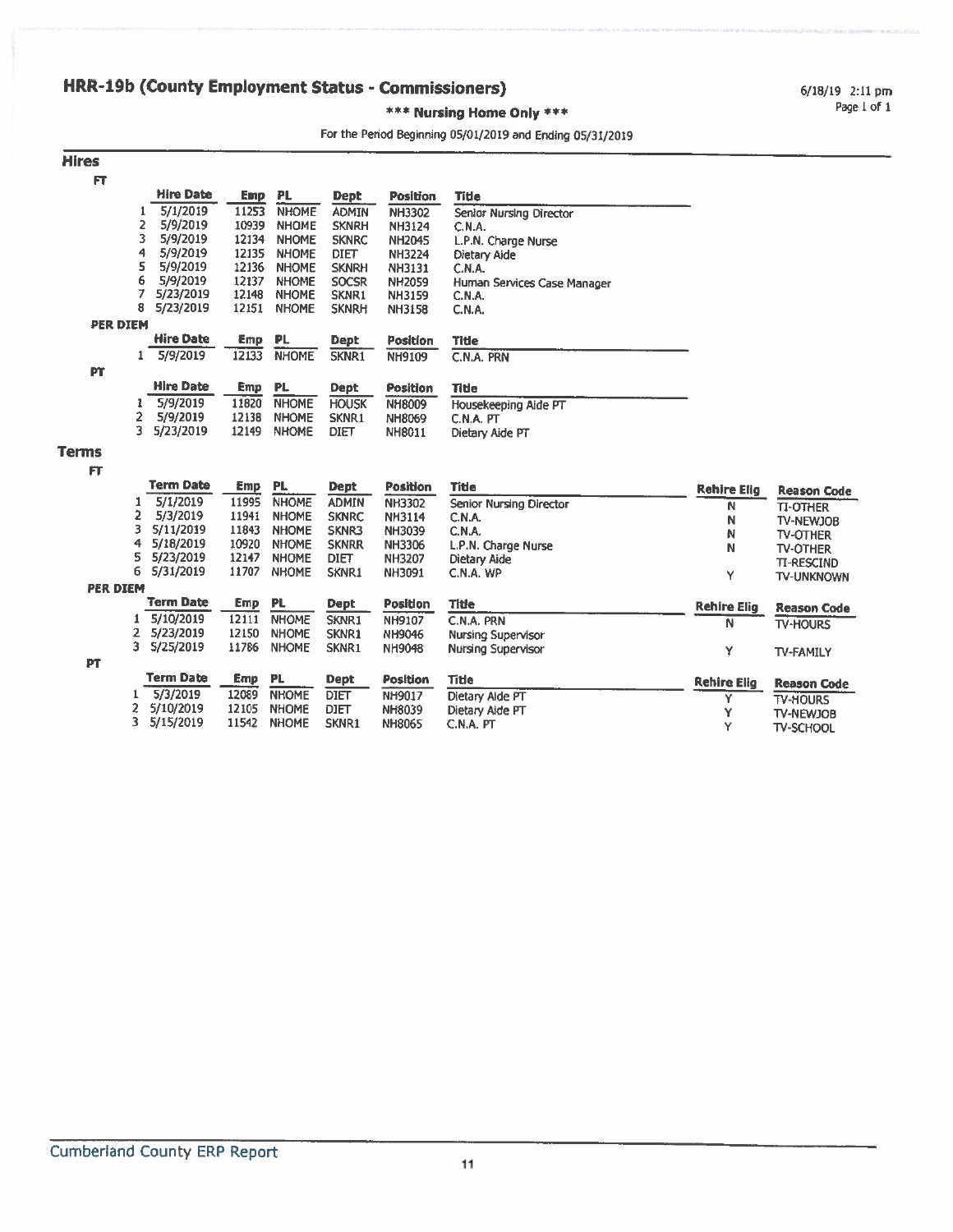### **Summary of Referrals and Admissions** and other Pertinent Data

| APPROVALS |                   | $May-19$ | Apr-19      | <b>Mar-19</b> | <b>DENIALS</b>  |    |                      |         |  |
|-----------|-------------------|----------|-------------|---------------|-----------------|----|----------------------|---------|--|
|           | Admitted          | 25       | 22          | 11            | Bariatric       | 0  | May-19 Apr-19 Mar-19 |         |  |
|           | Pending admission |          |             |               | Medical         | 32 | o<br>30              |         |  |
|           | discharged home   |          | 0           |               | Behavioral      | 6  |                      | 28<br>4 |  |
|           | sent to other SNF | 25       | 21          | 24            | No Beds         | 25 | 12                   |         |  |
|           | No Beds           |          | $\mathbf 0$ |               | Insurance       | 15 |                      | 11      |  |
|           | Insurance         |          |             |               | <b>Staffing</b> | 0  | 29                   |         |  |
|           | Pending decision  | 6        |             | o             | Other           |    |                      | 36<br>0 |  |
|           | Respite           |          |             | ο             |                 |    |                      |         |  |
|           | Other             |          | $\Omega$    | $\sim$        |                 |    |                      |         |  |

Total  $\overline{1}$ 

> $\bullet$ 11  $\mathbf{1}$  $\mathbf{1}$ 19  $\circ$  $\overline{33}$

#### **Total Referrals**

Approvals Denials

| 64  | 56  | 43  |
|-----|-----|-----|
| 80  | 86  | 85  |
| 144 | 142 | 128 |

| <b>ADMISSIONS</b>              |  |
|--------------------------------|--|
| <b>Current month referrals</b> |  |
| <b>Waiting list</b>            |  |
| Previous month referrals       |  |
|                                |  |

 $2\sqrt{2}$ 

 $\circ$ 

 $\overline{3}$ 

 $\overline{25}$ 

11

 $\circ$ 

 $\mathfrak{Z}$ 

 $14$ 

| <b>ADMISSIONS DETAIL</b>  |   | Long Term   Short Term |
|---------------------------|---|------------------------|
| <b>Medicaid Pending</b>   |   |                        |
| <b>Medical Assistance</b> | 0 | 0                      |
| Medicare                  | 3 | 8                      |
| Private pay               |   | 0                      |
| Veterans                  | 0 |                        |
| Insurance                 | o | 19                     |
| Hospice                   | o |                        |
| <b>Total Admissions</b>   |   | 28                     |

| <b>RECORD OF DISCHARGES and DEATHS</b> |    |    |          | <b>MCA CENSUS AT</b> | 05/31/19 |  |
|----------------------------------------|----|----|----------|----------------------|----------|--|
| <b>Discharges</b>                      | 29 | 18 | 고그       | Traditional          |          |  |
| Deaths                                 |    |    |          | <b>Managed Care</b>  |          |  |
|                                        | 31 | 27 | n.<br>44 |                      |          |  |

### **Medicaid Applications Month End Snapshot**

|                             |                                   | $May-19$ | Apr-19 | <b>Mar-19</b> |
|-----------------------------|-----------------------------------|----------|--------|---------------|
| <b>MA Approved</b>          |                                   | 4        |        | 6             |
| <b>Pending Applications</b> |                                   |          |        |               |
|                             | MA Pending - County Asst Office   | 12       | 10     | 13            |
|                             | <b>MA Pending - Current Month</b> |          |        | з             |
|                             | MA Pending - Prior Months         |          |        |               |
|                             | <b>Total pending applications</b> | 24       |        |               |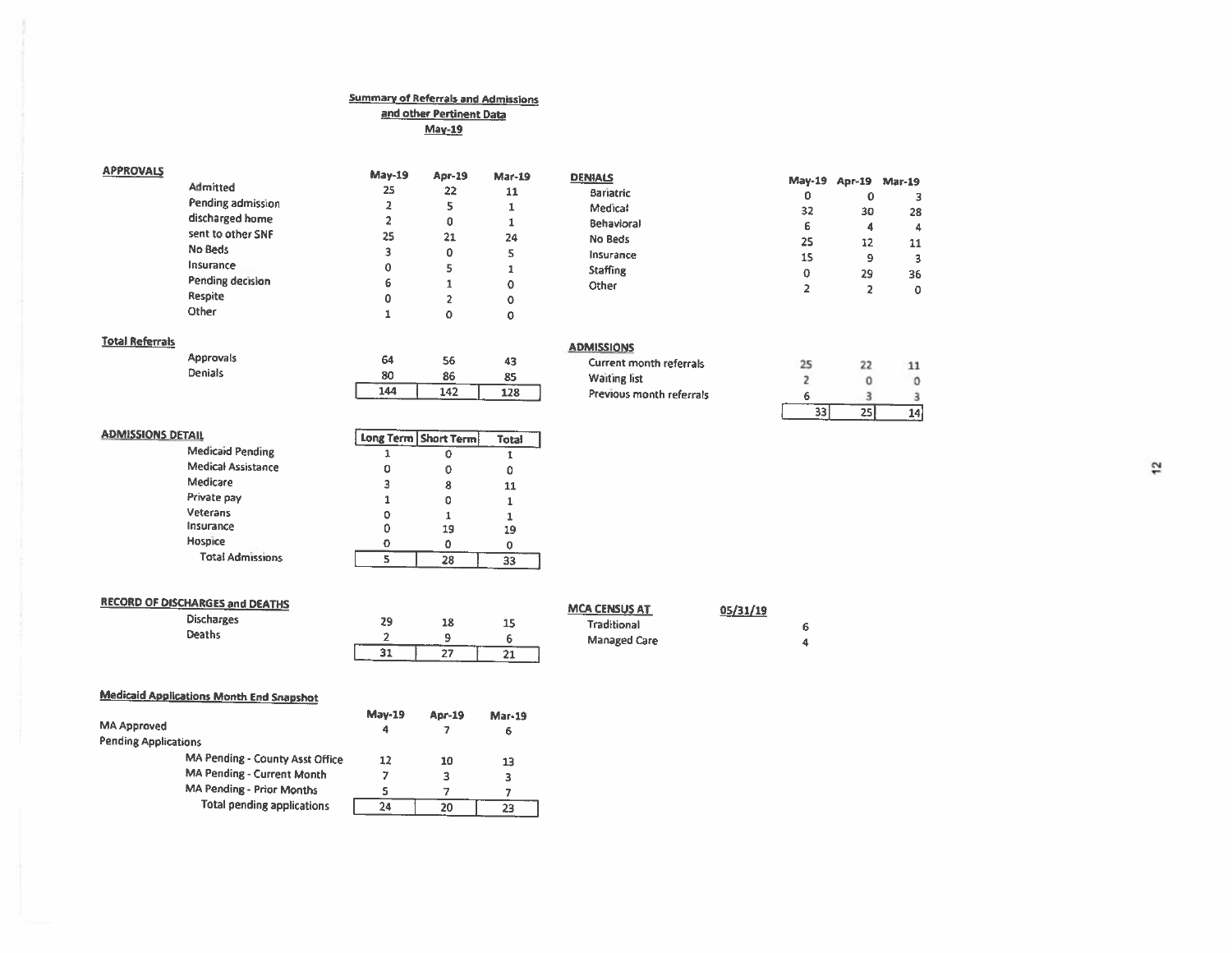### **CNRC Key Indicators**

| Census/Volume    | <b>Budget (YTD)</b> | <b>Actual (YTD)</b> | Var. Inc/(May) | Fav/(Unfav)           | <b>Prior (YTD)</b> | <b>Actual (YTD)</b> | Var. Inc/(May) | Fav/(Unfav         |
|------------------|---------------------|---------------------|----------------|-----------------------|--------------------|---------------------|----------------|--------------------|
| Avg Daily Census | 267.00              | 254.52              |                | (12.48) Unfavorable   | 262.40             | 254.52              | $'7.89$ i      | <b>Unfavorable</b> |
| Census Days      | 40.317              | 38.432              |                | $(1,885)$ Unfavorable | 39,623             | 38,432              | (1,191)        | Unfavorable        |

Revenue surplus(shortfall)  $\frac{1}{5}$  (479,844)

### **Transitions Census**

| Medicare A Census     | 14  | 5.23  | (8.77) | 14.51                    |       |        |  |
|-----------------------|-----|-------|--------|--------------------------|-------|--------|--|
| Commercial Ins Census | 13  | 4.90  |        |                          | 5.23  | (9.28) |  |
|                       |     |       | (8.10) | 12.91                    | 4.90  | (8.01) |  |
| <b>Private Census</b> |     | 5.10  | 5.10   | $\overline{\phantom{a}}$ | 5.10  | 5.10   |  |
| Medicaid Census       |     | 6.94  | 6.94   |                          | 6.94  | 6.94   |  |
| <b>Total Census</b>   | 27  | 22.16 | (4.84) | 27.42                    |       |        |  |
| Admissions            |     |       |        |                          | 22.16 | (5.26) |  |
|                       | 185 | 107   | (78)   | 148                      | 107   | (41)   |  |



ADC trend for May for years indicated

|           | 2016   | 2017   | 2018   | 2019   |
|-----------|--------|--------|--------|--------|
| January   | 263.16 | 265.71 | 260.03 | 256.16 |
| February  | 268.10 | 264.46 | 260.46 | 259.82 |
| March     | 266.55 | 257.65 | 261.19 | 253.94 |
| April     | 259.80 | 257.20 | 261.90 | 250.90 |
| May       | 259.71 | 256.42 | 268.29 | 252.26 |
| June      | 259.60 | 264.60 | 263.13 | ٠      |
| July      | 269.03 | 267.52 | 268.58 | ٠      |
| August    | 273.35 | 257.23 | 264.84 | ۰      |
| September | 268.67 | 255.50 | 262.17 | ٠      |
| October   | 270.87 | 262.48 | 268.10 | ٠      |
| November  | 265.10 | 264.97 | 265.60 | ٠      |
| December  | 267.00 | 260.81 | 254.97 | ٠      |

|                              | 1st Qtr        | 2nd Qtr        | 3rd Qtr        | 4th Qtr      |                    | 1st Qtr        | 2nd Qtr        | 3rd Qtr        | 4th Qtr        |
|------------------------------|----------------|----------------|----------------|--------------|--------------------|----------------|----------------|----------------|----------------|
| <b>Skilled Census - Days</b> |                |                |                |              | <b>Skilled ADC</b> |                |                |                |                |
| 2019                         | 1,218          | 936            |                |              | 2019               | 13.53          | 15.34          |                |                |
| 2018<br>2017                 | 2,235<br>2,630 | 2,185<br>2,217 | 1,777<br>1,883 | 1638<br>2563 | 2018<br>2017       | 24.83<br>29.22 | 24.01<br>24.36 | 19.32<br>20.47 | 17.80<br>27.86 |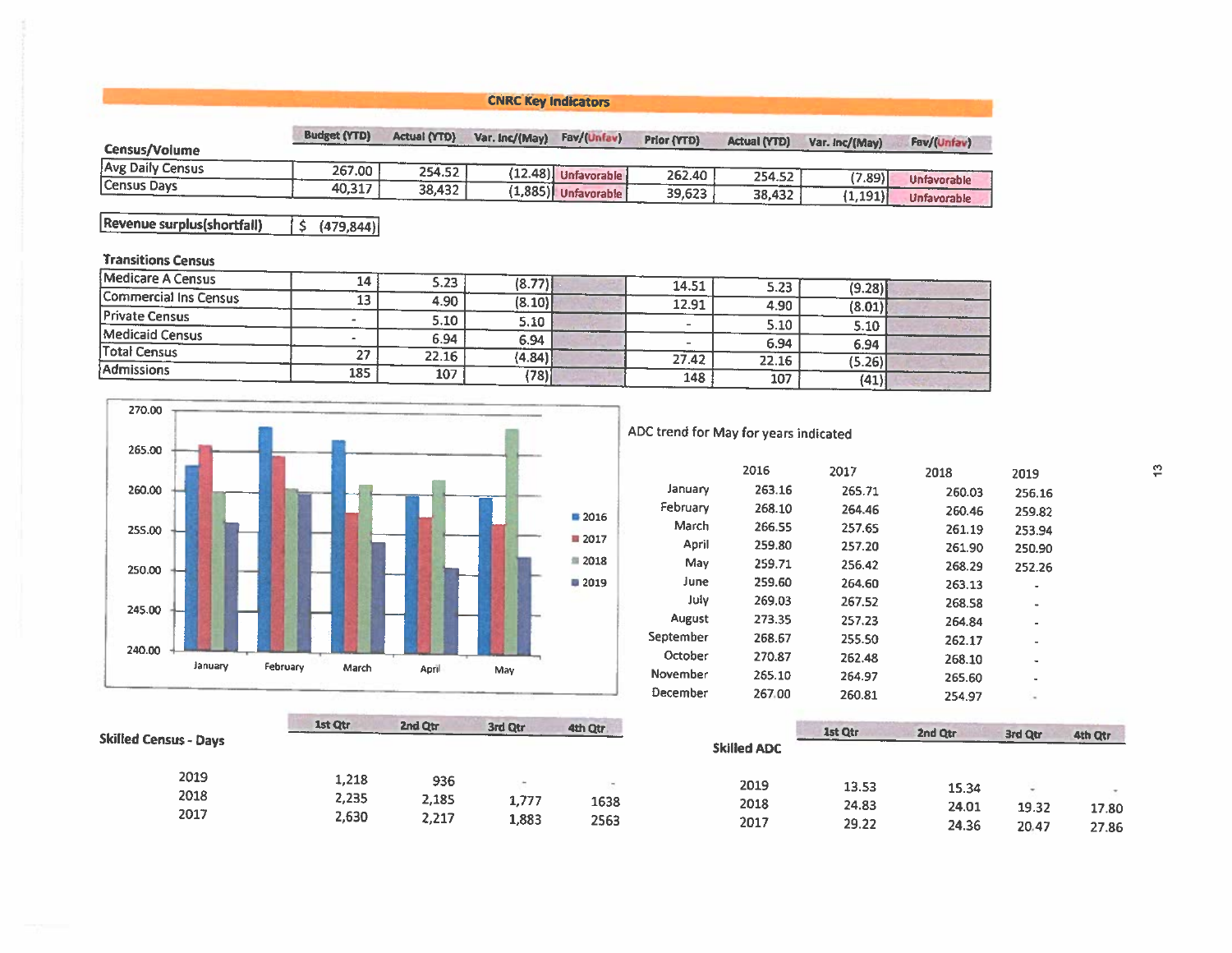**CNRC Key Indicators** 

|                                 | <b>Budget (YTD)</b> |     | <b>Actual (YTD)</b> | Var. inc/(May) | Fav/(Unfav)                     | Prior (YTD)      | <b>Actual (YTD)</b> | Var. Inc/(May) | Fav/(Unfav)                                |
|---------------------------------|---------------------|-----|---------------------|----------------|---------------------------------|------------------|---------------------|----------------|--------------------------------------------|
| Reimbursement Rate/Mix          |                     |     |                     |                |                                 |                  |                     |                |                                            |
| Avg. Room & Board Rate          | $256.94$ \$         |     | 241.26              |                | (15.68) Unfavorable   \$        | 251.72           | 241.26              |                |                                            |
| Avg. Resident Rev Rate          | $278.39$   \$       |     | 254.56              |                | $(23.83)$ Unfavorable $\int$ \$ | 270.58           | 254.56              |                | (10.46) Unfavorable<br>(16.02) Unfavorable |
| Revenue surplus(shortfall)      | (915, 839)          |     |                     |                |                                 |                  |                     |                |                                            |
| Medicare Rate Average           | 533.53              | - S | 535.95              |                | 2.42 Favorable                  | 509.63           | 535.95              |                | 26.32 Favorable                            |
| Medicaid Rate Average           | 215.78              |     | 213.39              |                | (2.39) Unfavorable   \$         | 210.50           | 213.39              |                |                                            |
| <b>Private Pay Rate Average</b> | 331.00              |     | 334.73              | 3.73           | Favorable                       | 334.49           |                     | 2.89           | Favorable                                  |
| Veterans Rate Average           | 256.38              | -Ŝ  | 279.47              | 23.09          | Favorable                       |                  | 334.73              | 0.24           | Favorable                                  |
| Comm Ins Rate Average           | 438.85              |     | 326.51              |                | (112.34) Unfavorable   \$       | 275.69<br>350.10 | 279.47<br>326.51    | 3.78           | Favorable<br>(23.59) Unfavorable           |

|                       | Goal  | Actual (May 2019) | Var. Inc/(May) | Fav/(Unfav)         | <b>Prior (May)</b> | Actual (May 2019) | Fav/(Unfav)<br>Var. Inc/(May) |
|-----------------------|-------|-------------------|----------------|---------------------|--------------------|-------------------|-------------------------------|
| Account Receivable    |       |                   |                |                     |                    |                   |                               |
| % AR > 120 days       | 14%   | 8.75%             |                | -5.25% Favorable    | 19.92%             |                   |                               |
| Rev - Days in AR      | 65.00 | 54.00             |                | $(11.00)$ Favorable |                    | 8.75%             | -11.17% Favorable             |
| W/O as % of Oper. Rev |       |                   |                |                     | 66.08              | 54.00             | $(12.08)$ Favorable           |
|                       | 1%    | 0.21%             |                | $-0.79%$ Favorable  | 0.27%              | 0.21%             | -0.06% Favorable              |

| <b>Fund Balance</b> | 12/31/2018 | 5/31/2019 | Var. Inc/(May) | Fav/(Unfav)             | 5/31/2018 | 5/31/2019 | Var. Inc/(May) | Fav/(Unfav)          |
|---------------------|------------|-----------|----------------|-------------------------|-----------|-----------|----------------|----------------------|
| Fund Balance        | 2,572,901  | 1,581,824 |                | $(991,077)$ Unfavorable | 1,625.273 | 1,581,824 |                | (43,449) Unfavorable |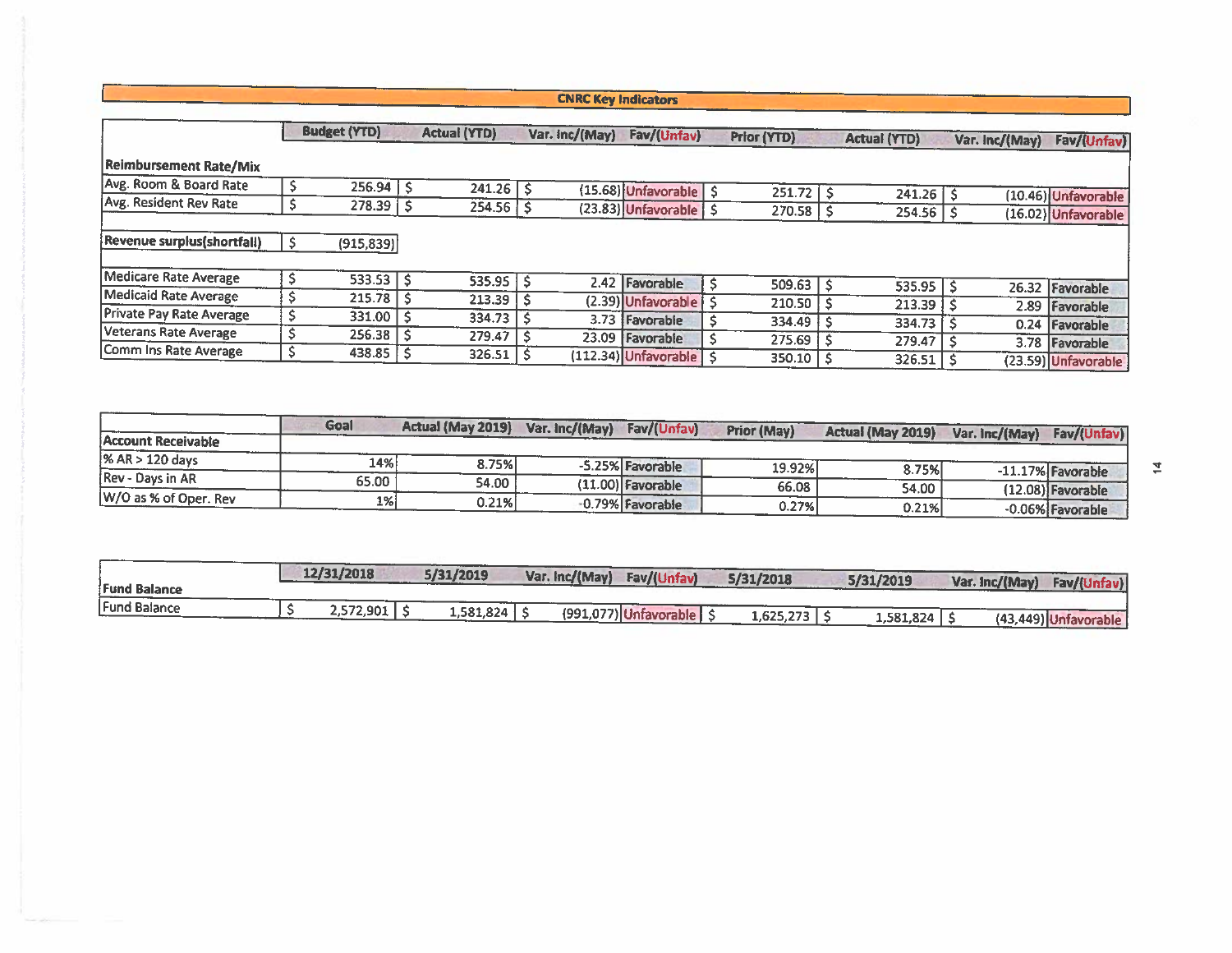

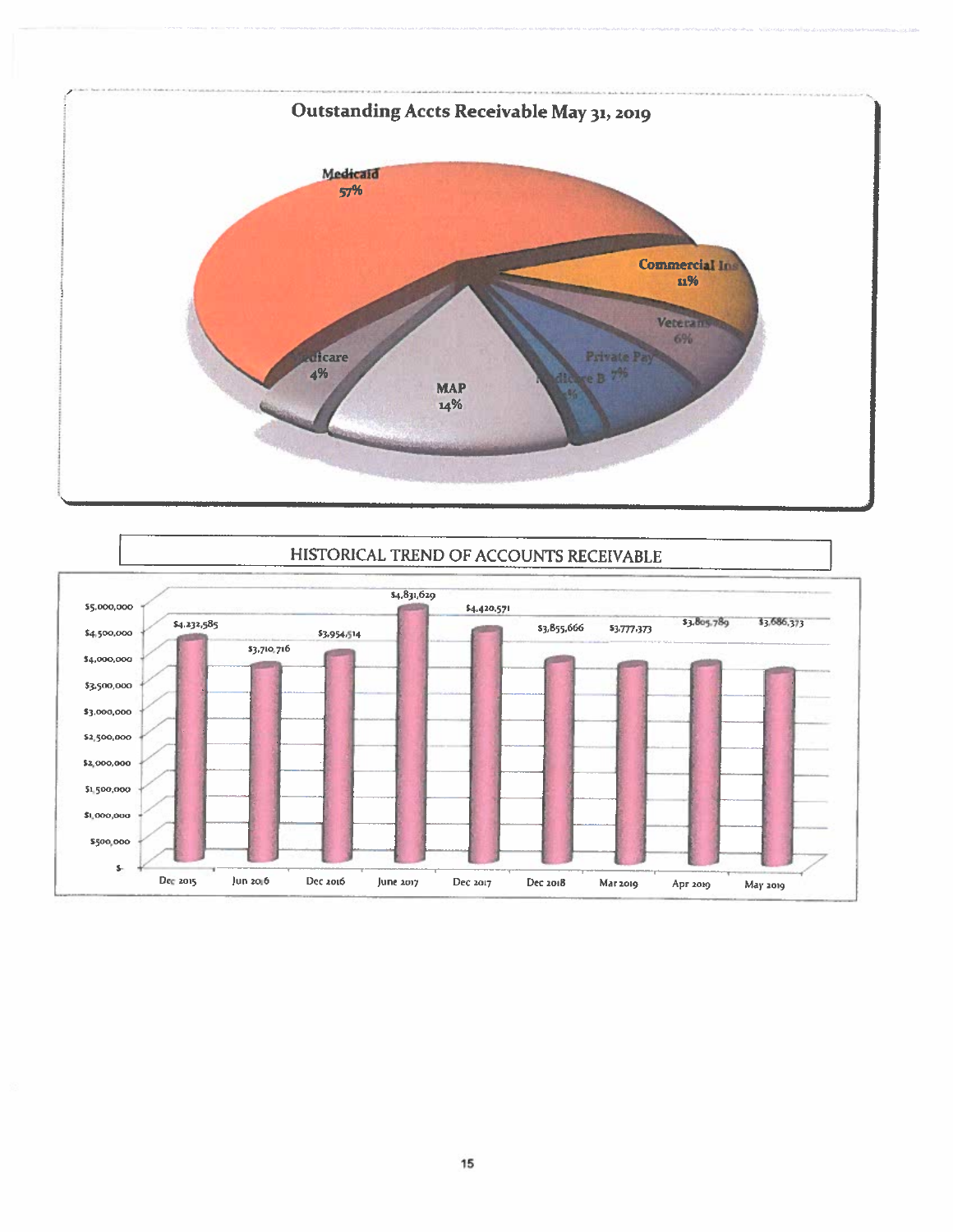

|          | Actual | Goal |
|----------|--------|------|
| Jan-19   | 58     | 65   |
| Feb-19   | 73     | 65   |
| Маг-19   | 57     | б5   |
| $Apr-1Q$ | 58     | 65   |
| May-19   | 54     | 65   |

WRITE OFFS as a PERCENTAGE OF OPER REVENUE



|          | Actual    | Goal  |
|----------|-----------|-------|
| Jan-19   | $-0.33\%$ | 1.00% |
| Feb-19   | 0.22%     | 1.00% |
| Mar-19   | 0.14%     | 1.00% |
| Apr-19   | 0.11%     | 1.00% |
| $May-19$ | 0.21%     | ഥാവ%  |

DAYS IN ACCOUNTS RECEIVABLE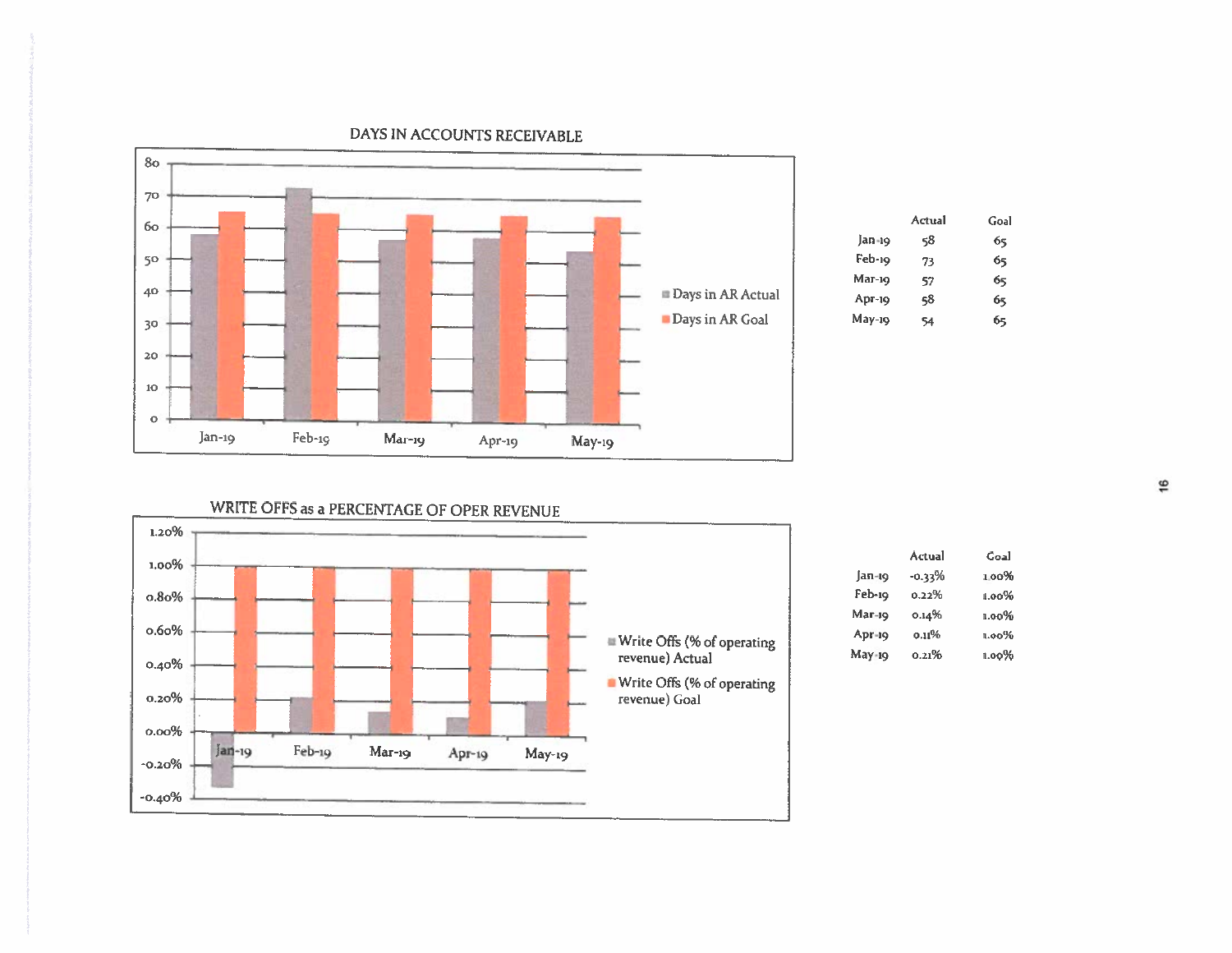### **CNRC Key Indicators**

|                                                                         |    | <b>Budget (YTD)</b> |              | <b>Actual (YTD)</b> |    | Var. Inc./(May)     | Fav/(Unfav)          |     | Prior (YTD)   |                 | <b>Actual (YTD)</b> |    | Var. Inc./(May)      | Fav/(Unfav)         |
|-------------------------------------------------------------------------|----|---------------------|--------------|---------------------|----|---------------------|----------------------|-----|---------------|-----------------|---------------------|----|----------------------|---------------------|
|                                                                         |    | 40,317              |              | 38,432              |    |                     |                      |     | 39,623        |                 | 38,432              |    |                      |                     |
| <b>LABOR COSTS</b>                                                      |    |                     |              |                     |    |                     |                      |     |               |                 |                     |    |                      |                     |
| <b>Nursing Salary, Wages &amp;</b>                                      |    |                     |              |                     |    |                     |                      |     |               |                 |                     |    |                      |                     |
| <b>Benefits - dollars</b>                                               | Ş  | 5,063,704           | \$           | 4,967,498           | \$ |                     | (96,206) Favorable   | s   | 5,337,663     | -S              | 4,967,498           |    |                      |                     |
| Nursing Salary, Wages & Benefits -<br>PPD                               |    | \$125.60            |              | \$129.25            |    |                     | 3.66 Unfavorable     |     | $134.71$   \$ |                 | 129.25              | -S | (370,165) Favorable  |                     |
| <b>Nursing Overtime - dollars</b>                                       | \$ | 238,141             | -S           | 408,504             | \$ | 170,363             | Unfavorable          |     | 440,227       | s               |                     | Ŝ. |                      | (5) Favorable       |
| <b>Nursing Overtime - PPD</b>                                           | S  | $5.91$ $\mid$ \$    |              | 10.63               |    | 4.72                | Unfavorable          |     | 11.11         | -\$             | 408,504             | s  | $(31,723)$ Favorable |                     |
| <b>Nursing Agency - dollars</b>                                         | \$ | 450,530             | S            | 466,026             | \$ | 15,496              | Unfavorable          |     | 8,206         | \$              | 10.63               | -S |                      | (0) Favorable       |
| <b>Nursing Agency - PPD</b>                                             | Ś  | 11.17               | $\mathsf{S}$ | 12.13               |    |                     | 0.95 Unfavorable     |     | 0.21          | -Ś              | 466,026             |    |                      | 457,820 Unfavorable |
| <b>NHPPD</b>                                                            |    | 3.46                |              | 3.27                |    | 0.19                | Unfavorable          |     |               |                 | 12.13               | -Ś |                      | 12 Unfavorable      |
| Dietary Salary, Wages, &                                                |    |                     |              |                     |    |                     |                      | \$  | 3.45          |                 | 3.27                | \$ |                      | (0.18) Unfavorable  |
| <b>Benefits - dollars</b>                                               | \$ | $643,765$ \$        |              | $569,700$   \$      |    |                     | $(74,065)$ Favorable | \$. | 586,384       | -\$             | $569,700$   \$      |    |                      |                     |
| Dietary Salary, Wages, & Benefits -<br>PPD                              | \$ | 15.97               | \$           | 14.82               |    |                     | $(1.14)$ Favorable   | -Ś. | 14.80         | -S              |                     |    | $(16,684)$ Favorable |                     |
| Housekeeping & Laundry                                                  |    |                     |              |                     |    |                     |                      |     |               |                 | 14.82               | -S |                      | 0 Unfavorable       |
| Salary, Wages & Benefits -<br>dollars<br>Housekeeping & Laundry Salary, | \$ | $502,537$ \$        |              | 488,834             | -S |                     | (13,704) Favorable   | \$  | 490,463       | -S              | 488,834             | \$ |                      | $(1,629)$ Favorable |
| Wages & Benefits -PPD                                                   | \$ | $12.46$   S         |              | 12.72               |    |                     | 0.25 Unfavorable     | \$  | 12.38         | -S              | $12.72$   \$        |    |                      | 0 Unfavorable       |
| <b>Total Operating Expenses</b>                                         | \$ | 11,683,051          | - 5          | 11, 112, 212        | Ŝ. | (570,838) Favorable |                      | \$  | 11,409,154    | $\ddot{\bm{s}}$ | 11,112,212          | .s | (296,941) Favorable  |                     |
| <b>Total Operating Expenses -PPD</b>                                    | \$ | $289.78$ \$         |              | 289.14              |    |                     | (0.64) Favorable     | S.  | 287.94        | \$              | $289.14$ \$         |    |                      | 1 Unfavorable       |
|                                                                         |    |                     |              |                     |    |                     |                      |     |               |                 |                     |    |                      |                     |
|                                                                         |    |                     |              |                     |    |                     |                      |     |               |                 |                     |    |                      |                     |
|                                                                         |    |                     |              |                     |    |                     |                      |     |               |                 |                     |    |                      |                     |

OTHER EXPENSES - unfavorable to budget year to date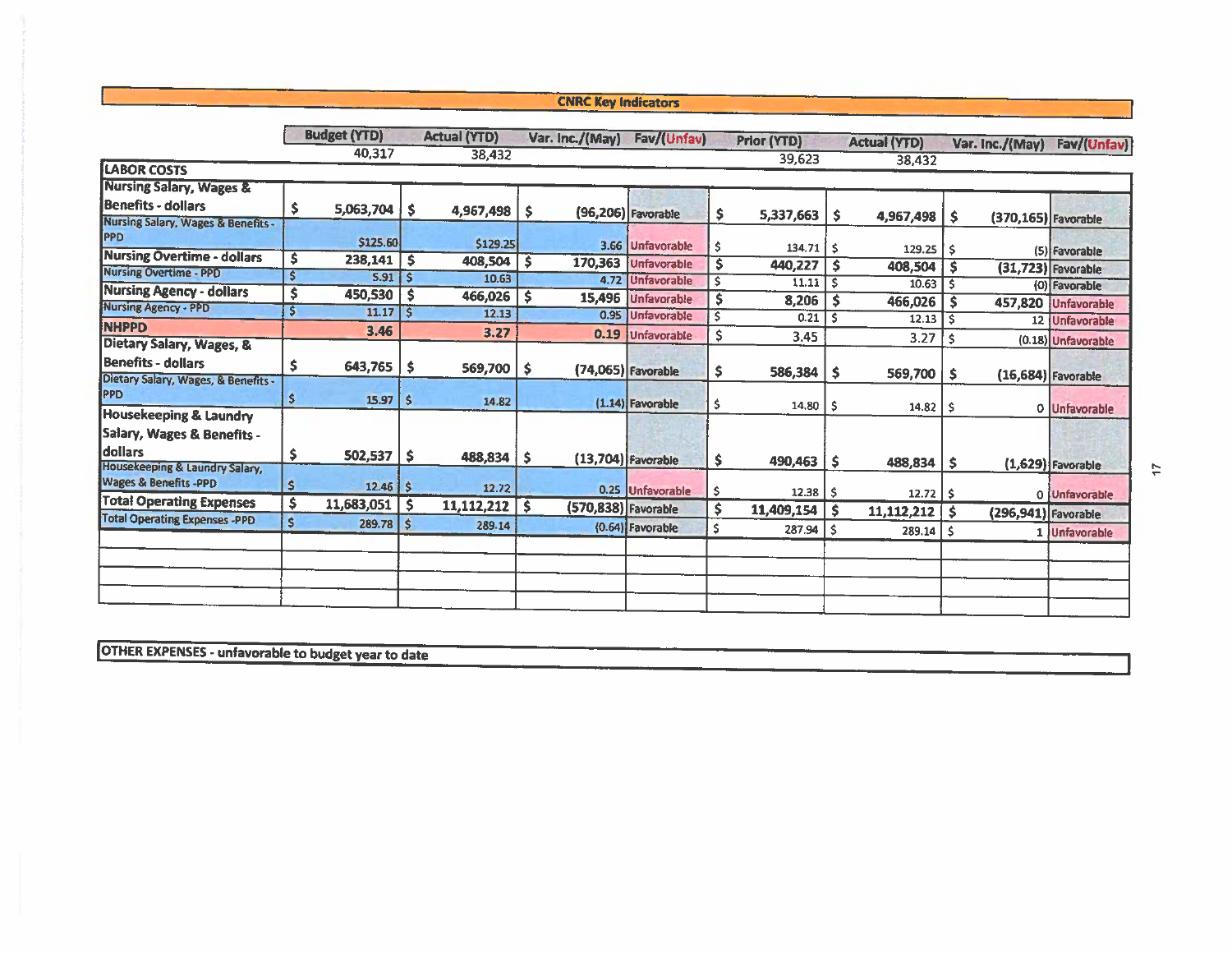

# PPD EXPENSE TRENDS - Claremont Nursing & Rehabilitation Center

 $\frac{18}{2}$ 

 $\Lambda$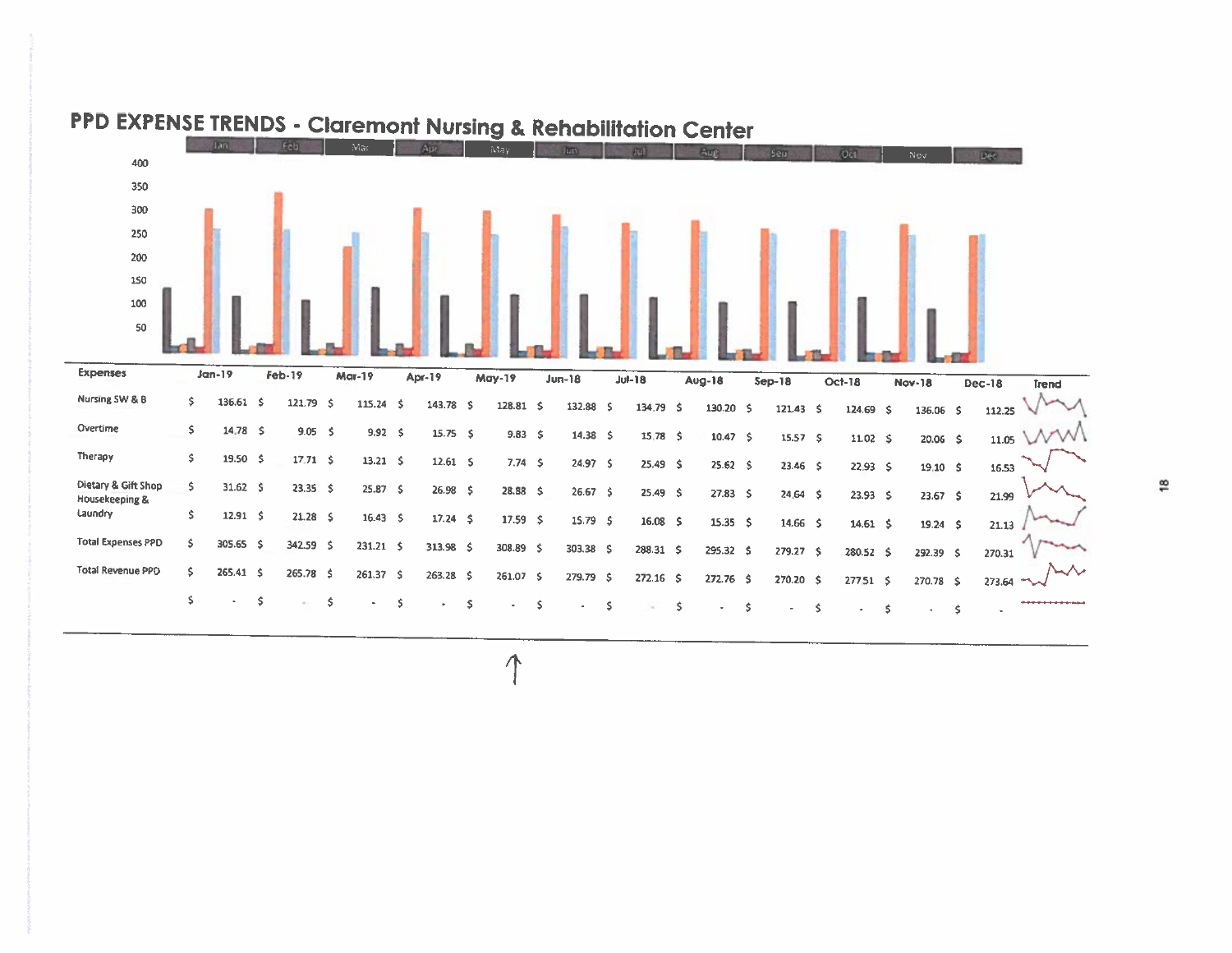#### **Claremont Nursing & Rehab Center Income Statement** 2019 Actual vs. Budget Comparison

|                                  |                 | May YTD           |                     |                | $May-19$       |                |
|----------------------------------|-----------------|-------------------|---------------------|----------------|----------------|----------------|
|                                  | Actual          | <b>Budget</b>     | Inc/(Dec)           | Actual         | <b>Budget</b>  | nc/(Dec)       |
| <b>Resident R&amp;B Revenues</b> | 9,272,101.38    | 10,358,849.93     | $(1,086,748.55)$ 1) | 1,880,725.29   | 2,126,657.94   | (245, 932.65)  |
| Other resident revenues          | 511,121.68      | 864,779.26        | $(353,657.58)$ 1)   | 78,261.05      | 177,538.02     | (99, 276.97)   |
| <b>Misc MA Revenues</b>          | 354,157.44      | 3,076,174.40      | $(2,722,016.96)$ 2) | 88,933.96      | 615,087.20     | (526, 153, 24) |
| <b>Bad Debt Allowance</b>        | (102, 364, 18)  | (104, 150.00)     | 1,785.82            | (20, 679.14)   | (20,825.00)    | 145.86         |
| <b>Misc Revenues</b>             | 86,927.50       | 74,492.19         | 12,435.31           | 19,060.71      | 14,894.86      | 4,165.85       |
| <b>Total Revenues</b>            | 10,121,943.82   | 14,270,145.78     | (4, 148, 201.96)    | 2,046,301.87   | 2,913,353.02   | (867,051.15)   |
| Per Patient Day                  | 263.37          | 353.95            | (90.58)             | 261.68         | 351.98         | (90.31)        |
| <b>Salary &amp; Benefits</b>     | (7,513,632.54)  | (7,703,924.19)    | 190,291.65 3)       | (1,544,586.30) | (1,390,108.90) | (154, 477.40)  |
| Operating                        | (3,598,579.85)  | (3,979,126.42)    | 380,546.57 4)       | (791, 793.44)  | (979, 621.93)  | 187,828.49     |
| Other expenses                   | (406, 277.30)   | (434,770.13)      | 28,492.83           | (79, 141.03)   | (103, 886.57)  | 24,745.54      |
| <b>Total Expenses</b>            | (11,518,489,69) | (12, 117, 820.74) | 599,331.05          | (2,415,520.77) | (2,473,617.40) | 58,096.63      |
| Per Patient Day                  | (299.71)        | (300.56)          | 0.85                | (308.89)       | (298.85)       | (10.04)        |
| Adj to Surplus/loss Non-proj     |                 |                   |                     |                |                |                |
| Inc/(Dec) to Fund Balance        | (1,396,545.87)  | 2,152,325.04      | (3,548,870.91)      | (369, 218.90)  | 439,735.62     | (808, 954.52)  |
| Per Patient Day                  | (36.34)         | 53.39             | (89.72)             | (47.21)        | 53.13          | (100.34)       |

**YTD variance explanations** 

1) Year to date average daily census is 12.48 below budget projections; that is 1,425 days. This equates to an estimated revenue shortfall due to census of \$479,844.43

1) Net rate is \$23.83 below budget causing an estimated revenue shortfall of \$915,839.04 due to rate variance

2) The IGT Safety Net payment will not be received until June. The budget is split over a 12 month period.

3) NHPPD'S for the month of May was 3.24 to the budget of 3.46

3) Salary and Benefits for the month are \$190,292 underbudget. This is due to:

3a) FT/PT are under budget \$96K with LPNs making up the majority of this.

3b) Vacancies in the CNA's is causing high OT to meet staffing needs; Regular overtime is over budget \$194k mostly CNAs to meet staffing needs 3c) Benefits are under budget by \$245,135 driven mostly by Medical and FICA

4) Operating expenses are underbudget 380,546.57

4a) Purchased Services are underbudget \$260K

Therapy services - under \$258K

4b) Utilities are underbudget \$24K - due to no oil being purchased in current year.

4d) Service supplies are underbudget \$82K